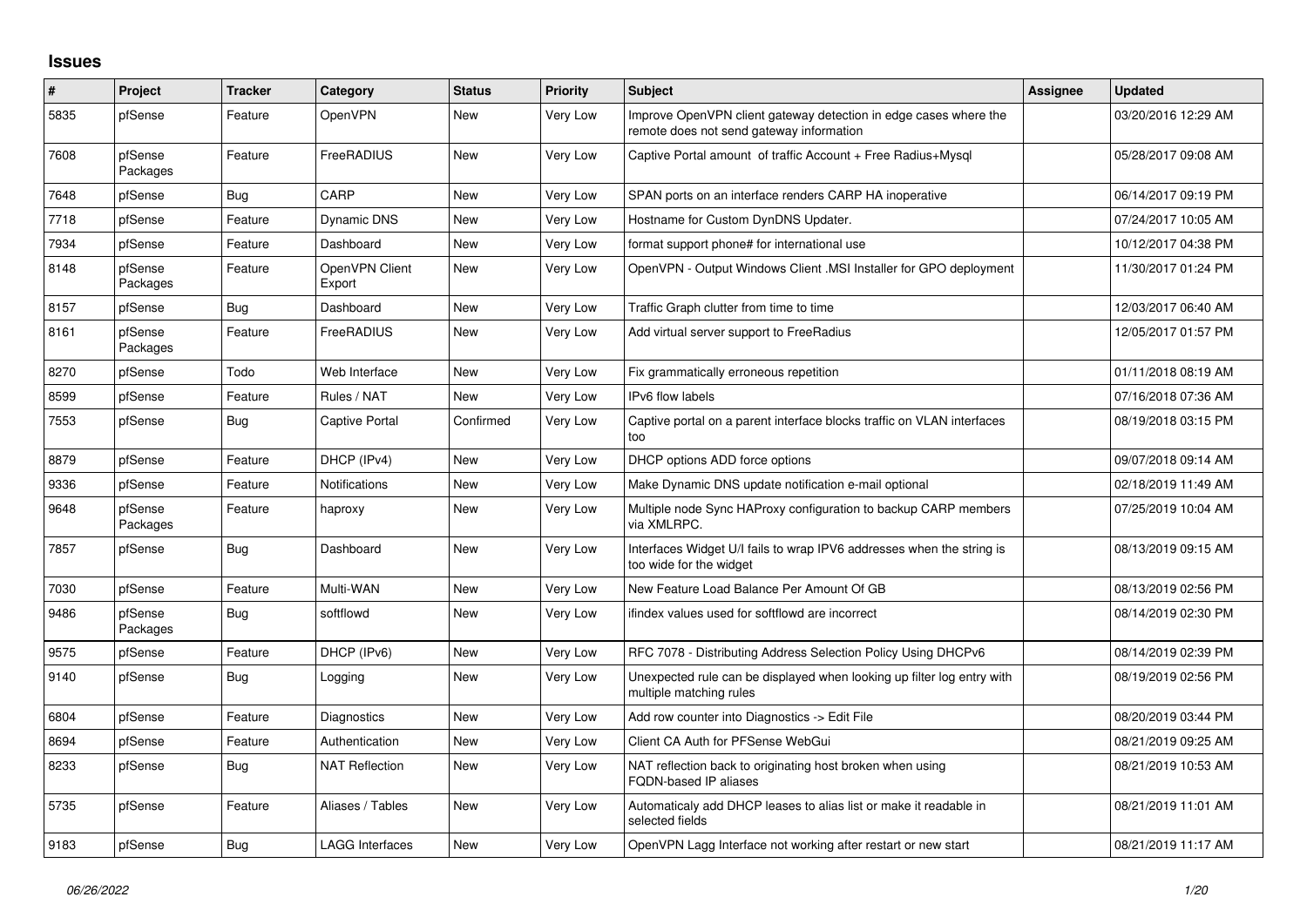| $\sharp$ | Project             | <b>Tracker</b> | Category                 | <b>Status</b> | Priority        | <b>Subject</b>                                                                                       | Assignee | <b>Updated</b>      |
|----------|---------------------|----------------|--------------------------|---------------|-----------------|------------------------------------------------------------------------------------------------------|----------|---------------------|
| 9725     | pfSense<br>Packages | Feature        | <b>ACME</b>              | <b>New</b>    | Very Low        | Ability to use template variables in acme package                                                    |          | 09/04/2019 07:12 AM |
| 895      | pfSense             | Feature        | <b>PPP</b> Interfaces    | New           | Very Low        | PPP subsystem MPPE/MPPC support                                                                      |          | 09/10/2019 04:24 PM |
| 9755     | pfSense             | <b>Bug</b>     | Package System           | New           | Very Low        | package description wrong link<br>https://www.freshports.org/security/openvpn-client-export          |          | 09/13/2019 07:22 AM |
| 9012     | pfSense<br>Packages | Bug            | Squid                    | <b>New</b>    | <b>Very Low</b> | Captive Portal authentication in Squid Proxy Server does not work                                    |          | 10/12/2019 05:06 AM |
| 9837     | pfSense             | <b>Bug</b>     | Interfaces               | <b>New</b>    | Very Low        | ipv6 is not completely disabled on the interfaces                                                    |          | 10/24/2019 01:16 AM |
| 5091     | pfSense             | <b>Bug</b>     | Rules / NAT              | Confirmed     | Very Low        | In rule creation destination ports fields (from and to) are too small to<br>read ports aliases names |          | 01/07/2020 07:48 AM |
| 10250    | pfSense             | Feature        | DHCP (IPv4)              | New           | Very Low        | DHCP lease view by interface                                                                         |          | 02/11/2020 07:47 AM |
| 10258    | pfSense             | Feature        | Certificates             | New           | Very Low        | allow to sign CA                                                                                     |          | 02/20/2020 04:20 AM |
| 10265    | pfSense<br>Packages | Bug            | Notes                    | New           | Very Low        | Adding a Note with malformed title will force system restore                                         |          | 02/27/2020 10:12 AM |
| 10358    | pfSense<br>Packages | Feature        | <b>FRR</b>               | <b>New</b>    | Very Low        | <b>Stage FRR Configuration Changes</b>                                                               |          | 03/19/2020 06:48 AM |
| 10377    | pfSense<br>Packages | Feature        | FreeRADIUS               | <b>New</b>    | <b>Very Low</b> | Allow usage of TOTP (Google-Authenticator) without PIN                                               |          | 03/30/2020 11:43 AM |
| 8775     | pfSense             | Feature        | Authentication           | <b>New</b>    | Very Low        | Use SRV record for LDAP Authentication                                                               |          | 05/06/2020 07:49 AM |
| 10570    | pfSense<br>Packages | Feature        | OpenVPN Client<br>Export | New           | Very Low        | OpenVPN Export for iOS should use .ovpn12 for certs and private key                                  |          | 05/19/2020 10:12 AM |
| 10467    | pfSense             | Feature        | <b>Notifications</b>     | <b>New</b>    | Very Low        | Email alert functionality for system health                                                          |          | 05/21/2020 06:02 AM |
| 8464     | pfSense             | <b>Bug</b>     | Wireless                 | <b>New</b>    | <b>Very Low</b> | Wireless USB card does not connect to WiFi automatically after<br>reboot/halt                        |          | 06/19/2020 03:44 AM |
| 10701    | pfSense             | <b>Bug</b>     | Web Interface            | <b>New</b>    | <b>Very Low</b> | Firewall Log too wide with Rule Description Column                                                   |          | 06/25/2020 07:36 AM |
| 10731    | pfSense             | Feature        | <b>XMLRPC</b>            | New           | Very Low        | XML-sync primary/secondary config flag                                                               |          | 07/06/2020 03:52 PM |
| 6544     | pfSense             | Feature        | DHCP (IPv4)              | New           | <b>Very Low</b> | RFC 3046 DHCP Option 82 support (and RFC 3315/4649/4580 for<br>IPv6)                                 |          | 07/13/2020 02:14 AM |
| 10802    | pfSense             | Feature        | DHCP (IPv4)              | <b>New</b>    | Very Low        | Seperator for DHCP Static Mapped leases                                                              |          | 07/31/2020 10:30 AM |
| 10831    | pfSense<br>Packages | Feature        | New Package<br>Request   | <b>New</b>    | Very Low        | Integration of nntp-proxy into pfsense                                                               |          | 08/13/2020 09:09 AM |
| 10645    | pfSense             | Feature        | Package System           | <b>New</b>    | Very Low        | Choosing active repo after restoring config but before starting pkgs<br>auto-installing              |          | 09/22/2020 01:04 PM |
| 11169    | pfSense             | Feature        | Interfaces               | <b>New</b>    | Very Low        | Changing interface index order                                                                       |          | 12/17/2020 05:44 AM |
| 11000    | pfSense<br>Packages | <b>Bug</b>     | haproxy                  | <b>New</b>    | Very Low        | haproxy deprecated trick suggested                                                                   |          | 12/23/2020 02:55 PM |
| 10238    | pfSense             | Feature        | <b>Operating System</b>  | <b>New</b>    | Very Low        | Periodic Scrub of ZFS filesystem                                                                     |          | 12/31/2020 03:02 PM |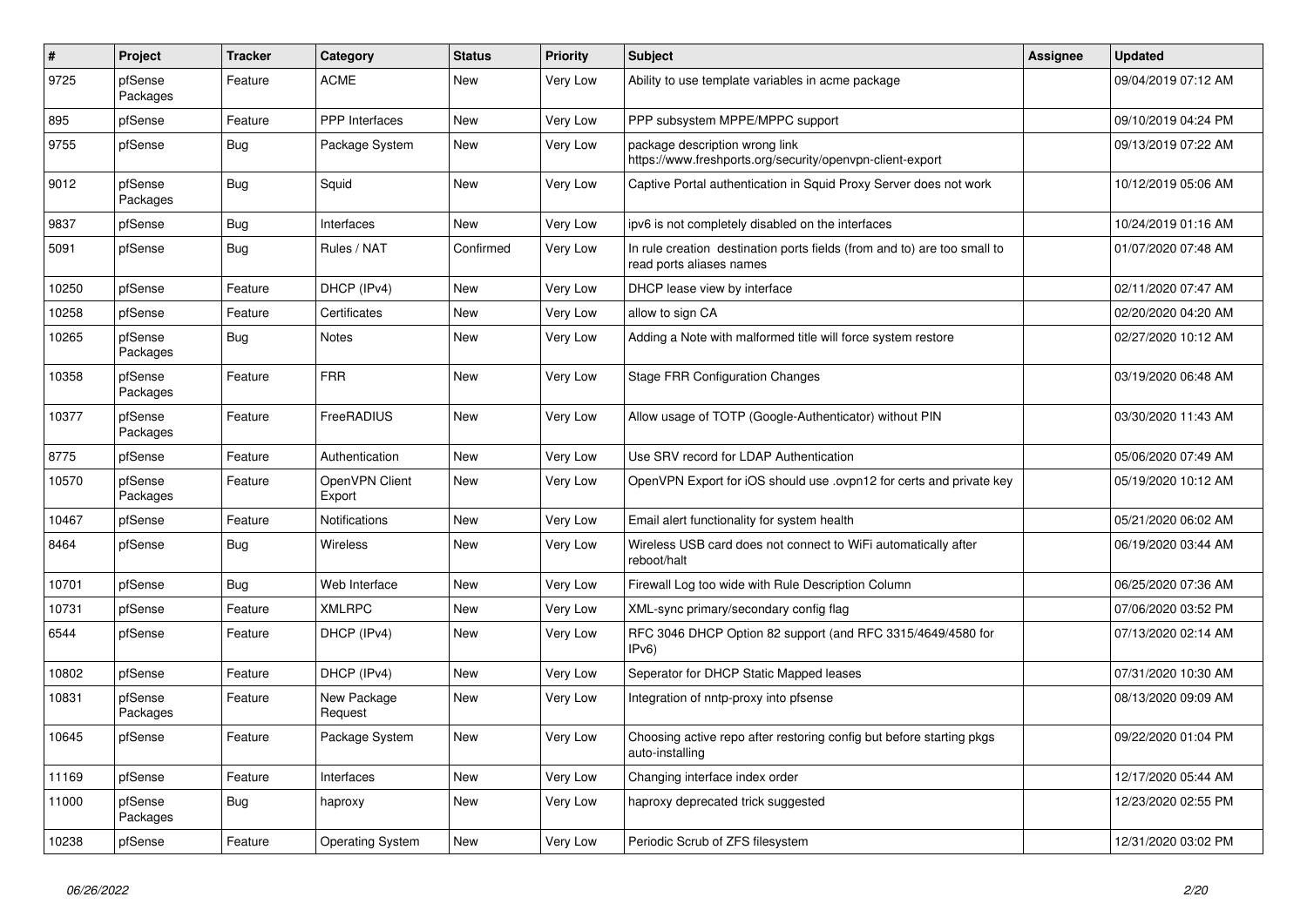| ∦     | Project             | <b>Tracker</b>     | Category                 | <b>Status</b>          | <b>Priority</b> | <b>Subject</b>                                                                              | <b>Assignee</b> | <b>Updated</b>      |
|-------|---------------------|--------------------|--------------------------|------------------------|-----------------|---------------------------------------------------------------------------------------------|-----------------|---------------------|
| 11266 | pfSense<br>Packages | Feature            | AutoConfigBackup         | New                    | Very Low        | Give an option to list restore point in "reverse" order/latest at the top.                  |                 | 01/19/2021 06:58 PM |
| 11418 | pfSense             | Bug                | <b>IPsec</b>             | New                    | Very Low        | 'NAT-T: Force' is broken for IPv6 IPsec                                                     |                 | 02/16/2021 08:25 AM |
| 11493 | pfSense<br>Packages | <b>Bug</b>         | Zabbix                   | New                    | Very Low        | After upgrade zabbix proxy wont start                                                       |                 | 02/21/2021 05:31 AM |
| 11490 | pfSense<br>Packages | <b>Bug</b>         | Service Watchdog         | New                    | Very Low        | Service Watchdog - Impacts Reboots and Package Updates                                      |                 | 02/22/2021 12:07 PM |
| 11650 | pfSense<br>Packages | <b>Bug</b>         | <b>FRR</b>               | <b>New</b>             | Very Low        | FRR configuration broken on restore of manually edited FRR config<br>sections               |                 | 03/10/2021 08:50 AM |
| 11777 | pfSense<br>Packages | Bug                | Unbound                  | New                    | Very Low        | Input validation prevents DNS Resolver from being disabled                                  |                 | 04/05/2021 05:51 PM |
| 6647  | pfSense             | Todo               | Web Interface            | <b>New</b>             | Very Low        | <b>Enable Additional Security Headers</b>                                                   |                 | 05/14/2021 01:09 AM |
| 11921 | pfSense             | Feature            | <b>DNS Resolver</b>      | New                    | Very Low        | Feature Request: Compile unbound with EDNS Client Subnet (ECS)<br>module (--enable-subnet)  |                 | 05/14/2021 07:29 AM |
| 12025 | pfSense             | Todo               | Web Interface            | New                    | Very Low        | Add 1:1 Validation to Notify Someone They are 1:1 NAT'ing an<br><b>Interface Address</b>    |                 | 06/11/2021 10:05 AM |
| 12066 | pfSense             | Feature            | <b>Operating System</b>  | <b>New</b>             | <b>Very Low</b> | Include man and man pages for all core programs and packages                                |                 | 06/21/2021 07:44 AM |
| 12067 | pfSense             | Bug                | DHCP (IPv4)              | New                    | Very Low        | <b>DHCP Monitoring Statistics Error</b>                                                     |                 | 06/21/2021 08:39 AM |
| 11165 | pfSense<br>Packages | Feature            | OpenVPN Client<br>Export | New                    | Very Low        | OpenVPN Exporter - Allow for name customization                                             |                 | 07/10/2021 12:58 PM |
| 10290 | pfSense             | Feature            | Aliases / Tables         | <b>New</b>             | Very Low        | Firewall Aliases Add button on top of list                                                  |                 | 07/10/2021 01:03 PM |
| 12457 | pfSense Docs        | Todo               | Packages                 | New                    | Very Low        | Add UPS Configuration Recipes for apcupsd and nut UPS Packages<br>with Common Brand Units   |                 | 10/18/2021 08:37 AM |
| 12521 | pfSense             | Feature            | <b>Operating System</b>  | New                    | <b>Very Low</b> | Add the BBR2, QUIC, RACK Congestion Control (CC) protocols                                  |                 | 11/15/2021 07:40 AM |
| 1738  | pfSense             | Bug                | Backup / Restore         | <b>New</b>             | Very Low        | Restore fails when username in backup is not matching                                       |                 | 12/11/2021 07:51 PM |
| 10732 | pfSense             | Feature            | <b>High Availability</b> | New                    | Very Low        | Warning banner for secondary HA node                                                        |                 | 12/23/2021 03:34 AM |
| 12759 | pfSense Plus        | <b>Bug</b>         | Package System           | <b>New</b>             | Very Low        | Proprietary packages link to non-existant or non-public github pages                        |                 | 02/09/2022 10:43 AM |
| 12789 | pfSense<br>Packages | Feature            | <b>ACME</b>              | New                    | Very Low        | Show expiration date of certificates in the ACME package list                               |                 | 02/14/2022 09:20 AM |
| 12804 | pfSense Docs        | <b>New Content</b> | General                  | New                    | Very Low        | Create Slack documentation                                                                  |                 | 02/15/2022 04:59 PM |
| 12805 | pfSense Docs        | <b>New Content</b> | General                  | New                    | Very Low        | Add documentation about what triggers a notfication                                         |                 | 02/15/2022 05:10 PM |
| 12832 | pfSense Plus        | Feature            | Hardware / Drivers       | New                    | Very Low        | 6100 configurable Blinking Blue LED                                                         |                 | 02/22/2022 07:30 AM |
| 12522 | pfSense             | Feature            | OpenVPN                  | New                    | Very Low        | More flexible Client-Specific Override options for controlling options<br>pushed to clients |                 | 04/11/2022 03:11 PM |
| 13072 | pfSense             | Feature            | Traffic Shaper (ALTQ)    | Pull Request<br>Review | Very Low        | Matching background/font colors of queue values with dark theme.                            |                 | 04/19/2022 07:32 AM |
| 13110 | pfSense             | <b>Bug</b>         | CARP                     | New                    | Very Low        | changing CARP VIP address does not update outbound NAT interface<br>IP                      |                 | 05/03/2022 02:52 PM |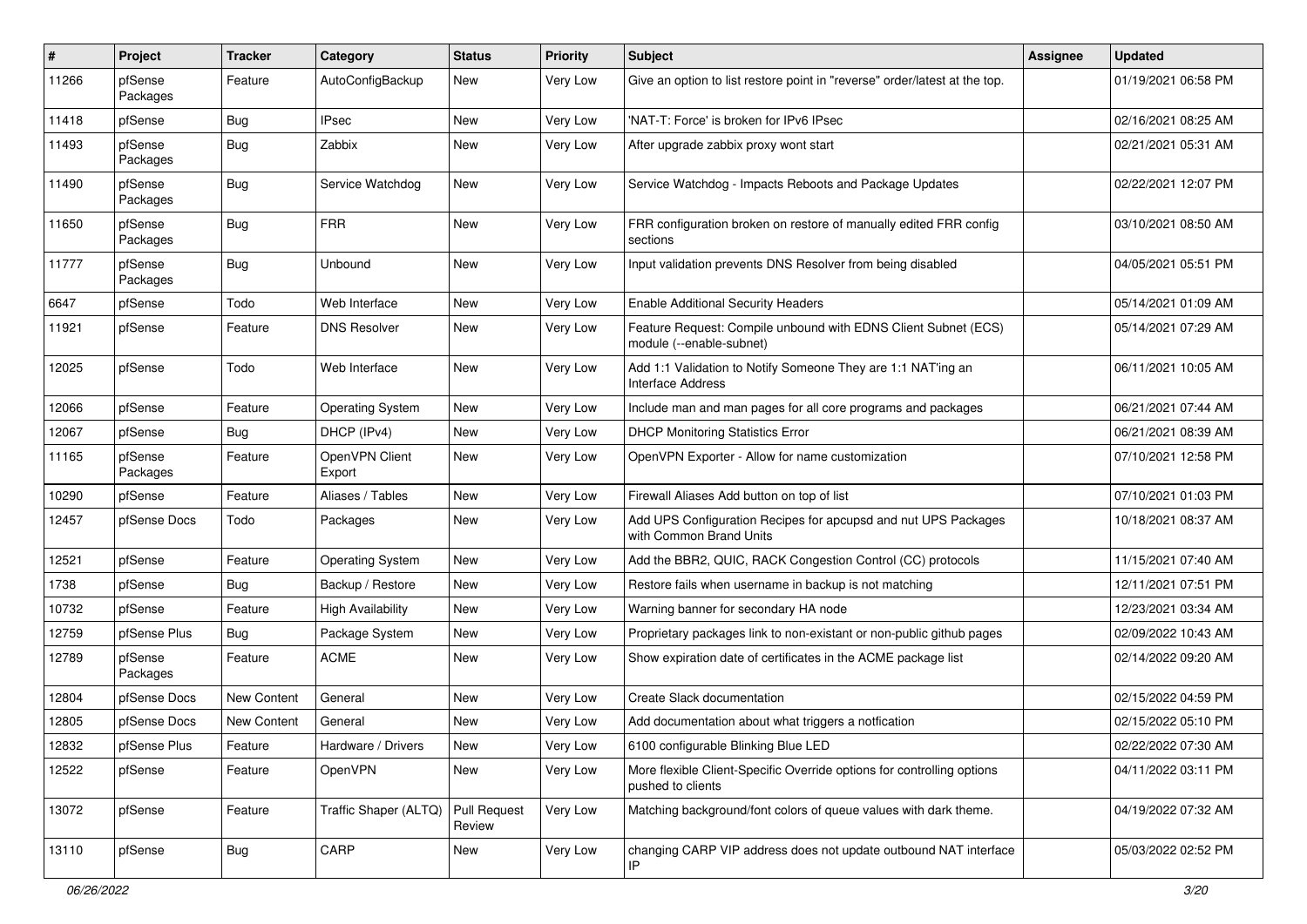| ∦     | Project             | <b>Tracker</b> | Category                                        | <b>Status</b>                 | <b>Priority</b> | <b>Subject</b>                                                                                                                      | <b>Assignee</b> | <b>Updated</b>      |
|-------|---------------------|----------------|-------------------------------------------------|-------------------------------|-----------------|-------------------------------------------------------------------------------------------------------------------------------------|-----------------|---------------------|
| 13144 | pfSense             | <b>Bug</b>     | Rules / NAT                                     | New                           | Very Low        | Firewall rule entries can get out of sync when entries are deleted while<br>other administrators are editing entries simultaneously |                 | 05/10/2022 07:26 AM |
| 13161 | pfSense             | Feature        | Web Interface                                   | <b>New</b>                    | Very Low        | FLASH PORT'S LED button, to help quickly find port that need to be<br>connected to patch&cable                                      |                 | 05/14/2022 06:35 AM |
| 13159 | pfSense             | Todo           | Web Interface                                   | <b>New</b>                    | Very Low        | Decrease distance between img-buttons in webGUI to eliminate<br>mistake entry                                                       |                 | 05/14/2022 06:52 AM |
| 12757 | pfSense             | Bug            | Diagnostics                                     | <b>Pull Request</b><br>Review | Very Low        | Clean up /etc/inc/filter.inc use of pfctl -F                                                                                        |                 | 05/17/2022 02:18 PM |
| 13219 | pfSense             | Feature        | Captive Portal                                  | New                           | Very Low        | Enable/Disable single voucher roll                                                                                                  |                 | 05/26/2022 08:14 AM |
| 13220 | pfSense             | Feature        | Captive Portal                                  | <b>New</b>                    | <b>Very Low</b> | Voucher per-roll bandwidth restrictions and traffic quotas                                                                          |                 | 05/26/2022 08:16 AM |
| 10446 | pfSense             | Feature        | Rules / NAT                                     | New                           | Very Low        | VIP address is not shown in firewall rules                                                                                          |                 | 06/09/2022 02:07 PM |
| 10352 | pfSense             | Bug            | Authentication                                  | New                           | Very Low        | RADIUS authentication fails with MSCHAPv1 or MSCHAPv2 when<br>passwords contain international characters                            |                 | 06/20/2022 04:04 PM |
| 8454  | pfSense<br>Packages | Bug            | arpwatch                                        | New                           | Very Low        | Arpwatch package break email notifications from other sources                                                                       |                 | 06/23/2022 07:49 PM |
| 12466 | pfSense             | Feature        | OpenVPN                                         | <b>New</b>                    | Very Low        | Option to Disable Renegotiation timer in OpenVPN Server                                                                             |                 | 06/25/2022 05:03 PM |
| 7996  | pfSense             | <b>Bug</b>     | Web Interface                                   | New                           | Very Low        | 2.4.0 Web Interface Issue                                                                                                           |                 | 06/25/2022 05:39 PM |
| 2545  | pfSense             | Feature        | Captive Portal                                  | New                           | Low             | CaptivePortal: Custom "Re-authenticate every x minutes"                                                                             |                 | 07/08/2012 05:21 PM |
| 3411  | pfSense             | Bug            | Dashboard                                       | New                           | Low             | Interfaces and statistics dashboard widgets very slow with large<br>numbers of interfaces                                           |                 | 01/24/2014 02:09 AM |
| 2357  | pfSense             | Feature        | Interfaces                                      | <b>New</b>                    | Low             | Support Dual Stack Lite                                                                                                             |                 | 05/13/2014 09:39 PM |
| 3943  | pfSense             | Feature        | <b>Operating System</b>                         | New                           | Low             | pf - divert-reply not implemented (usefull for haproxy)                                                                             |                 | 10/16/2014 06:42 PM |
| 4374  | pfSense             | Feature        | <b>Notifications</b>                            | New                           | Low             | Add timestamps to notification e-mails                                                                                              |                 | 02/05/2015 12:43 AM |
| 4724  | pfSense             | Feature        | Captive Portal                                  | <b>New</b>                    | Low             | Captive Portal Status Add Client Hostname                                                                                           |                 | 05/22/2015 08:38 AM |
| 5307  | pfSense             | Feature        | <b>RRD Graphs</b>                               | <b>New</b>                    | Low             | Add logarithmic scale option to RRD graphs                                                                                          |                 | 10/14/2015 07:37 AM |
| 5469  | pfSense             | Bug            | Package System                                  | Confirmed                     | Low             | package.dtd XSD schema is a piece of pathetic, useless, unmaintained<br>l junk                                                      |                 | 11/22/2015 06:26 AM |
| 5658  | pfSense             | <b>Bug</b>     | Captive Portal                                  | Confirmed                     | Low             | Files with the same name cannot be uploaded to multiple captive portal<br>zones                                                     |                 | 12/18/2015 07:19 PM |
| 290   | pfSense             | Feature        | Multi-WAN                                       | New                           | Low             | Add Multi-WAN awareness to UPnP                                                                                                     |                 | 01/06/2016 05:24 PM |
| 4165  | pfSense             | Feature        | Rules / NAT                                     | New                           | Low             | Allow for security zones when defining interfaces and firewall rules.                                                               |                 | 02/06/2016 04:35 AM |
| 6255  | pfSense             | Bug            | PPP Interfaces                                  | Confirmed                     | Low             | PPP Country/Provider/Plan configuration not saved                                                                                   |                 | 04/25/2016 07:15 PM |
| 6361  | pfSense             | <b>Bug</b>     | Web Interface                                   | New                           | Low             | Responsive Mobile Menu issue                                                                                                        |                 | 05/16/2016 12:09 PM |
| 6386  | pfSense             | <b>Bug</b>     | <b>IPv6 Router</b><br>Advertisements<br>(RADVD) | New                           | Low             | Switching Router Advertisements to disabled should broadcast IP<br>Removal messages                                                 |                 | 05/22/2016 10:44 PM |
| 6390  | pfSense             | Todo           | Dashboard                                       | New                           | Low             | Autoscale from Traffic Graph not correct size (big graphs)                                                                          |                 | 05/23/2016 01:38 PM |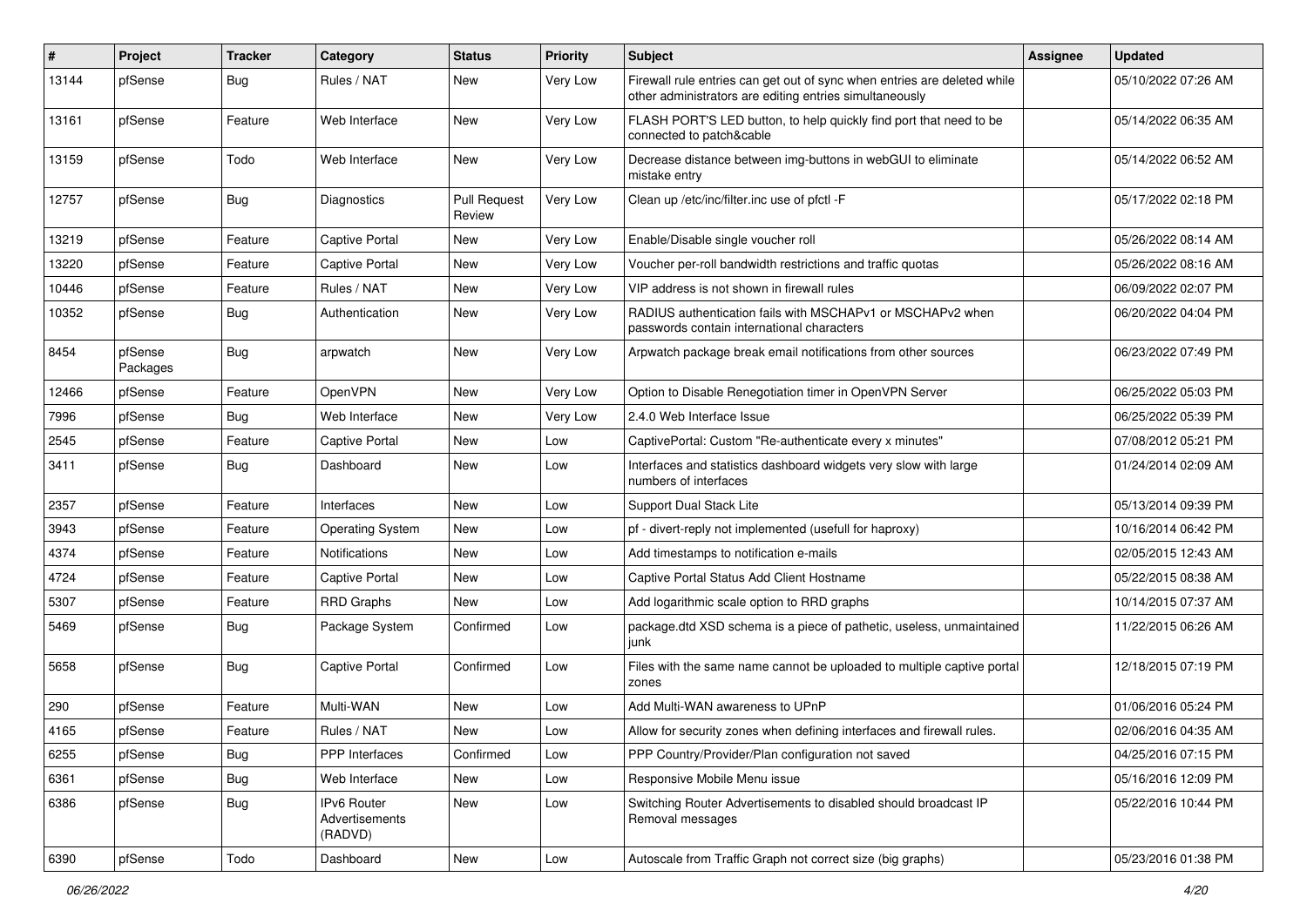| #    | Project             | <b>Tracker</b> | Category                 | <b>Status</b> | <b>Priority</b> | <b>Subject</b>                                                                                                                     | <b>Assignee</b> | <b>Updated</b>      |
|------|---------------------|----------------|--------------------------|---------------|-----------------|------------------------------------------------------------------------------------------------------------------------------------|-----------------|---------------------|
| 6608 | pfSense             | Feature        | Backup / Restore         | New           | Low             | backup and restore dhcp                                                                                                            |                 | 07/13/2016 04:09 PM |
| 6011 | pfSense             | Bug            | Web Interface            | Confirmed     | Low             | IPv6 link local fails HTTP REFERER check                                                                                           |                 | 09/04/2016 09:57 AM |
| 3859 | pfSense             | Feature        | Gateway Monitoring       | New           | Low             | Make it possible to set the source IP address for gateway monitoring                                                               |                 | 11/06/2016 10:12 PM |
| 4234 | pfSense             | Feature        | <b>IPsec</b>             | Assigned      | Low             | allow for strict user <> cn validation of mobile ipsec users when using<br>rsa+xauth                                               |                 | 01/24/2017 06:11 AM |
| 7314 | pfSense             | Bug            | <b>RRD Graphs</b>        | New           | Low             | Discrepancy in ntp monitoring view                                                                                                 |                 | 02/24/2017 08:37 PM |
| 7365 | pfSense             | Feature        | Logging                  | New           | Low             | Pass firewall/filter rule set through logging for centralized loggers to<br>key on                                                 |                 | 03/07/2017 10:44 AM |
| 7531 | pfSense             | Feature        | Package System           | New           | Low             | pkg behavior when encountering invalid SSL certificate                                                                             |                 | 05/08/2017 06:57 PM |
| 1219 | pfSense             | Feature        | Developer Tools          | New           | Low             | Ship DTRACE enabled kernels in the images                                                                                          |                 | 07/26/2017 03:14 AM |
| 7411 | pfSense<br>Packages | Todo           | ladvd                    | New           | Low             | LADVD Devices not wide enough                                                                                                      |                 | 10/22/2017 05:04 AM |
| 7688 | pfSense             | Feature        | Backup / Restore         | New           | Low             | AutoConfigBackup - Info Icon - username only                                                                                       |                 | 10/22/2017 10:46 AM |
| 7495 | pfSense             | Feature        | <b>DNS Resolver</b>      | New           | Low             | Ability to set TTL for local for Unbound host overrides and dhcp leases                                                            |                 | 03/06/2018 09:46 AM |
| 8474 | pfSense             | Feature        | <b>High Availability</b> | New           | Low             | Easier Conversion to HA Pair from Existing Non-HA Firewall                                                                         |                 | 04/19/2018 11:52 PM |
| 8532 | pfSense             | Feature        | <b>OpenVPN</b>           | New           | Low             | Ability to add metric to pushed routes                                                                                             |                 | 05/22/2018 07:45 AM |
| 9149 | pfSense             | <b>Bug</b>     | Package System           | New           | Low             | Continued issues with /tmp and /var in RAM on 2.4                                                                                  |                 | 11/24/2018 11:56 AM |
| 9247 | pfSense<br>Packages | <b>Bug</b>     | haproxy                  | New           | Low             | HAProxy multiple server selection on stats pages doesn't work                                                                      |                 | 01/02/2019 04:44 PM |
| 9085 | pfSense<br>Packages | Feature        | OpenVPN Client<br>Export | New           | Low             | OpenVPN connect/disconnect scripts                                                                                                 |                 | 08/13/2019 09:15 AM |
| 3889 | pfSense             | Bug            | <b>XML Parser</b>        | Confirmed     | Low             | Non relevant changes in config.xml                                                                                                 |                 | 08/13/2019 12:23 PM |
| 6430 | pfSense             | Bug            | <b>DNS Resolver</b>      | Confirmed     | Low             | pfsense should sanity-check hostnames when copying from<br>dhcpd.leases to /etc/hosts                                              |                 | 08/13/2019 01:23 PM |
| 7289 | pfSense             | Bug            | Certificates             | New           | Low             | Generating 4096bit Certificate                                                                                                     |                 | 08/14/2019 09:56 AM |
| 8458 | pfSense             | Feature        | Dashboard                | New           | Low             | Allow reordering of interface widget                                                                                               |                 | 08/14/2019 10:52 AM |
| 8743 | pfSense             | Todo           | Gateways                 | New           | Low             | Gateway Groups page should list gateways in tier order                                                                             |                 | 08/14/2019 12:16 PM |
| 9293 | pfSense             | Feature        | Web Interface            | New           | Low             | Provide WebUI message (banner) prior to login                                                                                      |                 | 08/14/2019 02:39 PM |
| 8500 | pfSense             | Bug            | Dynamic DNS              | New           | Low             | Incorrect categorization of status/info messages from phpDynDNS                                                                    |                 | 08/16/2019 12:50 PM |
| 2323 | pfSense             | Feature        | DHCP (IPv4)              | New           | Low             | GUI doesn't allow to configure DHCP server to serve IP addresses<br>belonging to subnets wich are not associated with an interface |                 | 08/19/2019 10:27 AM |
| 7683 | pfSense<br>Packages | Feature        | New Package<br>Request   | New           | Low             | Splunk Universal Forwarder Package                                                                                                 |                 | 08/19/2019 02:54 PM |
| 7902 | pfSense<br>Packages | Feature        | OpenVPN Client<br>Export | New           | Low             | allow vpn client export of other to be a blank field                                                                               |                 | 08/19/2019 03:33 PM |
| 4914 | pfSense             | Feature        | Diagnostics              | New           | Low             | Packet Capture Settings                                                                                                            |                 | 08/20/2019 08:51 AM |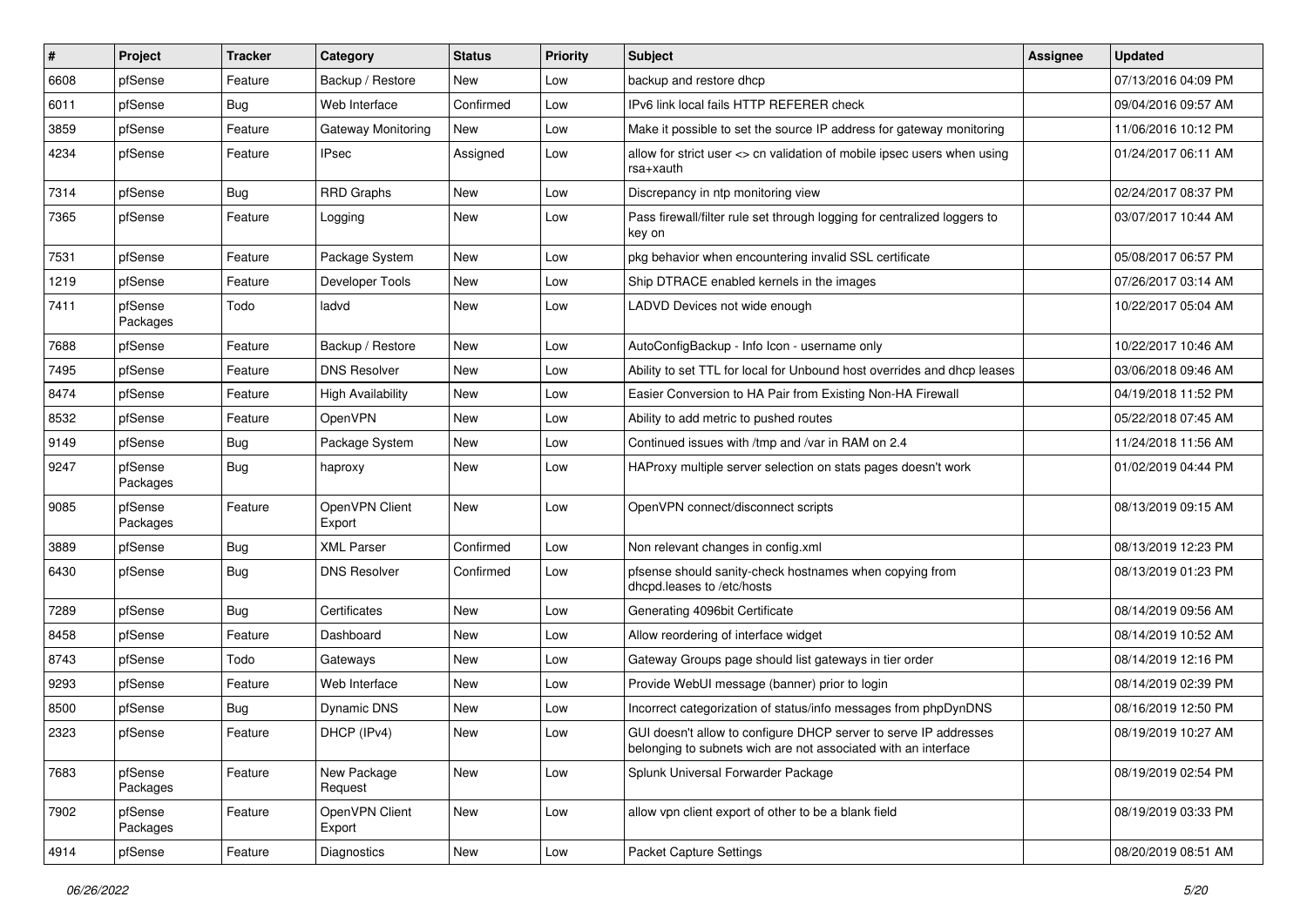| $\vert$ # | Project             | <b>Tracker</b> | Category                | <b>Status</b> | <b>Priority</b> | <b>Subject</b>                                                                                                               | <b>Assignee</b> | <b>Updated</b>      |
|-----------|---------------------|----------------|-------------------------|---------------|-----------------|------------------------------------------------------------------------------------------------------------------------------|-----------------|---------------------|
| 3162      | pfSense             | Feature        | PPP Interfaces          | New           | Low             | <b>MLPPP Status of connections</b>                                                                                           |                 | 08/20/2019 10:20 AM |
| 5567      | pfSense             | Feature        | Dashboard               | New           | Low             | CARP status widget does not update in real time                                                                              |                 | 08/20/2019 03:33 PM |
| 7181      | pfSense             | Feature        | Rules / NAT             | New           | Low             | Add Top and Add Bottom on Seperator                                                                                          |                 | 08/21/2019 08:55 AM |
| 6842      | pfSense             | Feature        | Package System          | <b>New</b>    | Low             | Package Manager progress bar should indicate overall progress                                                                |                 | 08/21/2019 08:55 AM |
| 7788      | pfSense             | Bug            | Dashboard               | <b>New</b>    | Low             | Irregular updating of widgets like cpu/uptime on system widget.                                                              |                 | 08/21/2019 09:03 AM |
| 8316      | pfSense             | Feature        | Rules / NAT             | New           | Low             | expiration date when creating new rules                                                                                      |                 | 08/21/2019 09:11 AM |
| 7459      | pfSense             | Feature        | Diagnostics             | New           | Low             | "Refresh" button for Diagnostics/Tables display                                                                              |                 | 08/21/2019 09:27 AM |
| 7442      | pfSense             | Feature        | Diagnostics             | New           | Low             | Suggestions for Diagnostics / ARP Table and Diagnostics / NDP Table                                                          |                 | 08/21/2019 09:27 AM |
| 7441      | pfSense             | Feature        | DHCP (IPv4)             | <b>New</b>    | Low             | Display start/end times for Static Mapping leases on DHCP<br>Leases/DHCPv6 Leases                                            |                 | 08/21/2019 10:48 AM |
| 4195      | pfSense             | Feature        | Aliases / Tables        | <b>New</b>    | Low             | Aliases: sections                                                                                                            |                 | 08/21/2019 11:01 AM |
| 8846      | pfSense             | Bug            | Gateways                | New           | Low             | Misleading gateway error message adding/editing static routes using a<br>disabled interface                                  |                 | 08/21/2019 11:29 AM |
| 7848      | pfSense             | Bug            | Diagnostics             | <b>New</b>    | Low             | NDP Table Sort by Expiration Error                                                                                           |                 | 08/26/2019 02:56 PM |
| 7078      | pfSense             | Feature        | OpenVPN                 | New           | Low             | Allow reordering of client specific overrides in OpenVPN                                                                     |                 | 11/21/2019 02:48 PM |
| 10144     | pfSense             | Feature        | Web Interface           | New           | Low             | Default Sort Order, DHCP Leases                                                                                              |                 | 12/31/2019 06:47 PM |
| 10204     | pfSense             | Feature        | Interfaces              | New           | Low             | Possible clarification of Track IPv6 Interface Subnet ID                                                                     |                 | 01/23/2020 01:04 PM |
| 10312     | pfSense             | Feature        | Rules / NAT             | New           | Low             | Reordering of NAT rules without dragging                                                                                     |                 | 03/03/2020 07:28 AM |
| 10472     | pfSense<br>Packages | Feature        | Suricata                | New           | Low             | Blocked host alert table break out by timestamp and type to allow<br>sorting by date                                         |                 | 04/17/2020 12:46 PM |
| 9717      | pfSense             | Feature        | Web Interface           | <b>New</b>    | Low             | Search box for pfsense?                                                                                                      |                 | 07/05/2020 02:14 PM |
| 8502      | pfSense             | Bug            | Web Interface           | Confirmed     | Low             | main (top) menu items do not drop down in some cases                                                                         |                 | 07/06/2020 02:39 PM |
| 8820      | pfSense             | Bug            | Rules / NAT             | New           | Low             | System/Advanced/Misc - "Do not kill connections when schedule<br>expires" UN-checked still leaves existing connections open. |                 | 07/28/2020 10:59 AM |
| 9718      | pfSense             | Feature        | Diagnostics             | New           | Low             | Make diag states summary table sortable                                                                                      |                 | 10/06/2020 09:12 AM |
| 9353      | pfSense             | <b>Bug</b>     | Dashboard               | <b>New</b>    | Low             | PHPSession errors from limited access to dashboard and widgets                                                               |                 | 10/06/2020 09:31 AM |
| 10952     | pfSense             | <b>Bug</b>     | Rules / NAT             | New           | Low             | Inconsistency in Subnet Defaults Between Firewall Rules and Interface<br><b>Address Assignments</b>                          |                 | 10/09/2020 12:50 PM |
| 10989     | pfSense<br>Packages | Bug            | Snort                   | <b>New</b>    | Low             | Snort alert page has hidden characters in IPv6 address                                                                       |                 | 10/17/2020 04:06 PM |
| 10995     | pfSense             | Feature        | <b>Operating System</b> | New           | Low             | Remove VMware MSI-X from the PCI blacklist.                                                                                  |                 | 10/20/2020 11:40 AM |
| 10994     | pfSense<br>Packages | Bug            | squidguard              | New           | Low             | SquidGuard Blacklists Restore Default button does not work                                                                   |                 | 10/20/2020 12:26 PM |
| 11004     | pfSense             | Feature        | DHCP (IPv4)             | New           | Low             | DHCP reservations with no IP address show entries in DHCP leases                                                             |                 | 10/26/2020 07:22 AM |
| 11026     | pfSense<br>Packages | Feature        | FreeRADIUS              | New           | Low             | Feedback on Packages - FreeRADIUS package                                                                                    |                 | 11/02/2020 07:21 AM |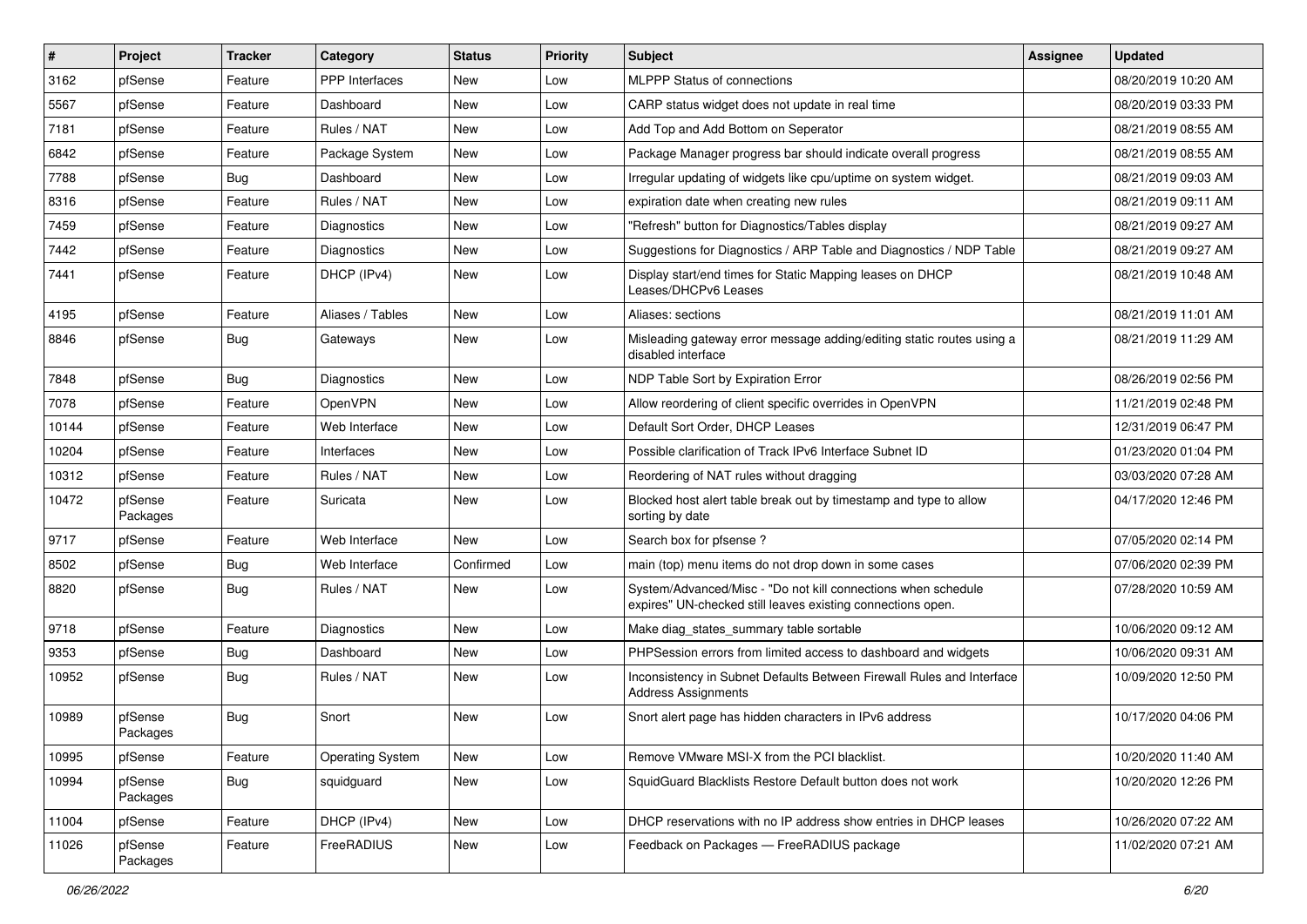| $\vert$ # | Project             | <b>Tracker</b> | Category                | <b>Status</b>                 | <b>Priority</b> | <b>Subject</b>                                                                                  | <b>Assignee</b> | <b>Updated</b>      |
|-----------|---------------------|----------------|-------------------------|-------------------------------|-----------------|-------------------------------------------------------------------------------------------------|-----------------|---------------------|
| 10280     | pfSense             | Feature        | Dashboard               | <b>New</b>                    | Low             | <b>DHCP Leases widget</b>                                                                       |                 | 11/07/2020 09:18 PM |
| 11074     | pfSense<br>Packages | Bug            | <b>BIND</b>             | <b>New</b>                    | Low             | bind Zone Settings Zones, Save button opens "Confirmation required<br>to save changes"          |                 | 11/16/2020 11:08 AM |
| 11093     | pfSense             | <b>Bug</b>     | Wireless                | <b>New</b>                    | Low             | ral(4) driver non-functional in arm64                                                           |                 | 11/21/2020 10:45 AM |
| 10918     | pfSense             | Feature        | Aliases / Tables        | <b>New</b>                    | Low             | IP Aliases de-duplication                                                                       |                 | 12/13/2020 11:37 PM |
| 11213     | pfSense             | Feature        | Gateways                | <b>New</b>                    | Low             | Option to mark gateway as down directly from Table                                              |                 | 01/03/2021 07:09 AM |
| 11270     | pfSense             | Feature        | VPN (Multiple Types)    | <b>New</b>                    | Low             | Consider integrating Nebula mesh VPN                                                            |                 | 01/20/2021 03:34 PM |
| 2042      | pfSense             | <b>Bug</b>     | <b>NAT Reflection</b>   | Confirmed                     | Low             | NAT reflection doesn't apply to self-initiated traffic                                          |                 | 01/21/2021 10:38 PM |
| 11369     | pfSense             | Feature        | <b>Operating System</b> | New                           | Low             | add Enabling IPv6 Source Address Validation support                                             |                 | 02/04/2021 10:03 AM |
| 11438     | pfSense             | Feature        | Hardware / Drivers      | New                           | Low             | Allow multiple cryptographic accelerator modules to be loaded at the<br>same time               |                 | 02/18/2021 12:40 PM |
| 10959     | pfSense             | Bug            | <b>Traffic Graphs</b>   | Feedback                      | Low             | Traffic graph stopped on interface used via netmap                                              |                 | 02/22/2021 02:57 AM |
| 11508     | pfSense             | Todo           | Web Interface           | <b>Pull Request</b><br>Review | Low             | Update SimplePie to to v1.5.6                                                                   |                 | 02/23/2021 07:23 AM |
| 11509     | pfSense<br>Packages | Bug            | LCDProc                 | <b>New</b>                    | Low             | LCD package - not starting at boot - stop and start in Status Window<br>not possible            |                 | 02/23/2021 10:55 AM |
| 11566     | pfSense             | Bug            | Web Interface           | New                           | Low             | Firewall Maximum Table Entries "default size" is whatever is entered                            |                 | 02/27/2021 10:01 AM |
| 11589     | pfSense             | Feature        | <b>Traffic Graphs</b>   | <b>Pull Request</b><br>Review | Low             | Fix iftop experimental traffic fetcher, unify and improve output style                          |                 | 03/03/2021 03:30 PM |
| 11837     | pfSense<br>Packages | Feature        | <b>FRR</b>              | New                           | Low             | Increase field length of FRR Networks in Access Lists and Prefix Lists                          |                 | 04/22/2021 07:10 AM |
| 12013     | pfSense             | <b>Bug</b>     | Logging                 | <b>New</b>                    | Low             | Reading log data is inefficient in certain cases                                                |                 | 06/08/2021 07:35 AM |
| 6055      | pfSense             | <b>Bug</b>     | Package System          | Confirmed                     | Low             | Menu items may remain from packages no longer installed                                         |                 | 06/18/2021 08:46 PM |
| 628       | pfSense             | Feature        | Web Interface           | New                           | Low             | Ability to specify listen IP address of management services (SSH, web<br>interface)             |                 | 07/09/2021 01:21 PM |
| 12178     | pfSense<br>Packages | Bug            | WireGuard               | New                           | Low             | WireGuard always shows 'Configuring WireGuard tunnelsdone.'<br>message on boot                  |                 | 07/30/2021 06:58 AM |
| 12214     | pfSense Docs        | Todo           | General                 | <b>New</b>                    | Low             | Connect to WebGui.                                                                              |                 | 08/05/2021 04:39 AM |
| 12343     | pfSense             | Feature        | Diagnostics             | <b>New</b>                    | Low             | Real time traffic monitoring                                                                    |                 | 09/06/2021 01:26 PM |
| 12369     | pfSense<br>Packages | Feature        | Mail report             | <b>New</b>                    | Low             | Skip If No Content issue                                                                        |                 | 09/14/2021 06:40 AM |
| 12370     | pfSense             | Feature        | Rules / NAT             | <b>New</b>                    | Low             | Add limiters to Queue column on firewall rule list                                              |                 | 09/14/2021 07:37 AM |
| 12393     | pfSense             | <b>Bug</b>     | Traffic Shaper (ALTQ)   | <b>New</b>                    | Low             | Priority of gOthersLow higher than default queues                                               |                 | 09/21/2021 02:48 PM |
| 11440     | pfSense             | Feature        | Web Interface           | <b>New</b>                    | Low             | Expand collapsed sections by clicking anywhere on header                                        |                 | 10/28/2021 01:35 PM |
| 8576      | pfSense             | Bug            | Rules / NAT             | Feedback                      | Low             | pfSense stops passing traffic after some time when using Outbound<br>NAT pool w/ Sticky Address |                 | 10/28/2021 01:47 PM |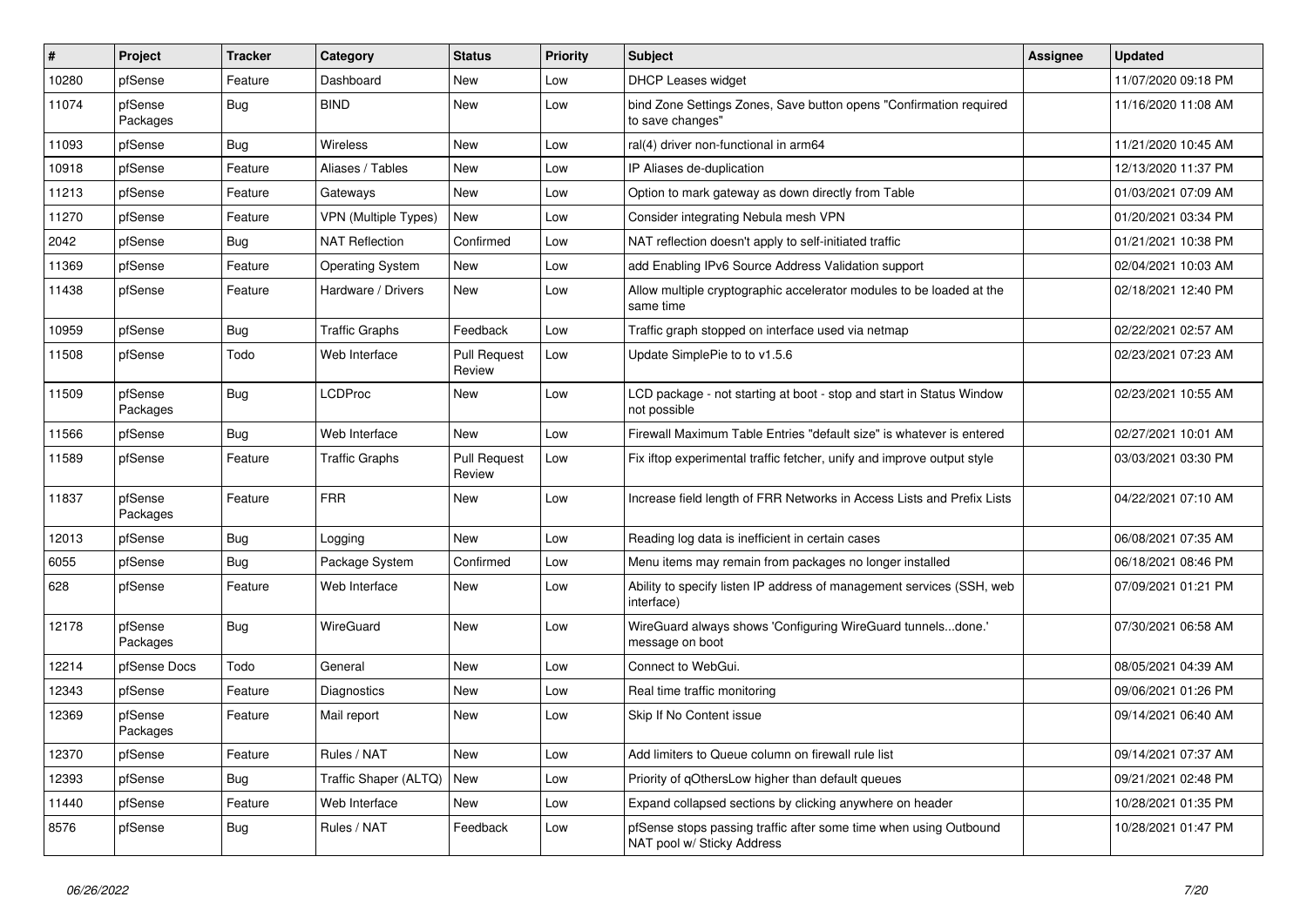| $\vert$ # | Project             | <b>Tracker</b> | Category             | <b>Status</b> | <b>Priority</b> | <b>Subject</b>                                                                              | Assignee | <b>Updated</b>      |
|-----------|---------------------|----------------|----------------------|---------------|-----------------|---------------------------------------------------------------------------------------------|----------|---------------------|
| 12539     | pfSense             | Bug            | Interfaces           | New           | Low             | Changing VLAN ID for LAN interface in assignments silently fails.                           |          | 11/23/2021 04:12 AM |
| 12248     | pfSense             | Feature        | Package System       | <b>New</b>    | Low             | Package Update Availability Notification                                                    |          | 11/28/2021 10:02 AM |
| 12551     | pfSense             | Feature        | <b>DNS Resolver</b>  | <b>New</b>    | Low             | Add ability to set DNS resolver search domain list                                          |          | 12/01/2021 11:18 AM |
| 12564     | pfSense             | Feature        | Aliases / Tables     | <b>New</b>    | Low             | add column to show that an Alias is in use by or not                                        |          | 12/04/2021 07:25 PM |
| 11588     | pfSense             | Feature        | <b>WireGuard</b>     | <b>New</b>    | Low             | Automatically suggest next IP address in Wireguard interface subnet<br>when creating a peer |          | 12/22/2021 03:35 AM |
| 12070     | pfSense             | Bug            | DHCP (IPv4)          | <b>New</b>    | Low             | VLAN0 for WAN DHCP                                                                          |          | 12/23/2021 04:31 PM |
| 2234      | pfSense             | <b>Bug</b>     | Web Interface        | Confirmed     | Low             | Status: Traffic Graph - only shows interface's subnet                                       |          | 01/15/2022 08:33 PM |
| 7329      | pfSense             | Bug            | <b>DNS Forwarder</b> | <b>New</b>    | Low             | <b>DHCP Not Updating DNS</b>                                                                |          | 01/21/2022 09:16 PM |
| 12736     | pfSense<br>Packages | Feature        | pfBlockerNG          | New           | Low             | Allow custom cron intervals                                                                 |          | 01/30/2022 08:55 PM |
| 12734     | pfSense             | Bug            | Web Interface        | Incomplete    | Low             | Long hostname breaks DHCP leases layout                                                     |          | 01/31/2022 01:03 PM |
| 10466     | pfSense<br>Packages | Feature        | Suricata             | New           | Low             | Add checkbox to Suricata blocked host view to resolve all resolvable<br>IP's automatically  |          | 02/02/2022 06:04 PM |
| 10395     | pfSense             | Feature        | Dashboard            | <b>New</b>    | Low             | Add Dashboard System Information support for more PC Engines APU<br>boards                  |          | 02/17/2022 01:02 AM |
| 12813     | pfSense             | Feature        | Installer            | <b>New</b>    | Low             | Recover extra data in the installer                                                         |          | 02/17/2022 07:52 AM |
| 12850     | pfSense             | <b>Bug</b>     | Routing              | <b>New</b>    | Low             | Console error during boot: ``route: route has not been found``                              |          | 02/22/2022 08:27 AM |
| 12894     | pfSense Plus        | <b>Bug</b>     | Certificates         | <b>New</b>    | Low             | duplicating freshly created certificates through refreshing                                 |          | 03/03/2022 02:35 PM |
| 11530     | pfSense<br>Packages | <b>Bug</b>     | ntop                 | Feedback      | Low             | ntopng 4.2 needs to be updated to 4.3, Bug when accessing a host for<br>details             |          | 03/05/2022 08:35 PM |
| 13000     | pfSense             | <b>Bug</b>     | <b>IPsec</b>         | <b>New</b>    | Low             | IPsec AES-GCM encryption algorithm "Key Length" field should be<br>labeled "ICV Length"     |          | 03/30/2022 07:40 AM |
| 12183     | pfSense             | Regression     | Interfaces           | New           | Low             | Changing MAC address for PPP parent interface stopped working                               |          | 04/20/2022 04:16 PM |
| 10464     | pfSense             | Todo           | Upgrade              | New           | Low             | Disallow package updates when a system update is available                                  |          | 04/21/2022 12:39 PM |
| 10690     | pfSense             | Bug            | Installer            | <b>New</b>    | Low             | Not possible to make UFS install on ZFS formatted drive                                     |          | 04/21/2022 12:39 PM |
| 13098     | pfSense<br>Packages | <b>Bug</b>     | haproxy              | Feedback      | Low             | HAProxy Virtual IP broken link under Frontend setup                                         |          | 04/27/2022 08:35 AM |
| 9887      | pfSense             | Bug            | Rules / NAT          | <b>New</b>    | Low             | Rule separator positions change when deleting multiple rules                                |          | 05/10/2022 03:11 PM |
| 13168     | pfSense             | Feature        | Dashboard            | <b>New</b>    | Low             | Multiple Dashboard views for a single user                                                  |          | 05/16/2022 07:53 AM |
| 13247     | pfSense<br>Packages | <b>Bug</b>     | open-vm-tools        | <b>New</b>    | Low             | Open-VM-Tools service actions do not work                                                   |          | 06/05/2022 07:09 PM |
| 13263     | pfSense             | Bug            | DHCP (IPv4)          | New           | Low             | Deleting a static DHCP entry when the related IP is not in the arp table<br>spams the log   |          | 06/10/2022 11:18 AM |
| 13289     | pfSense             | <b>Bug</b>     | Backup / Restore     | <b>New</b>    | Low             | Attempting to restore a 0 byte "config.xml" prints an error that the file<br>cannot be read |          | 06/20/2022 10:46 AM |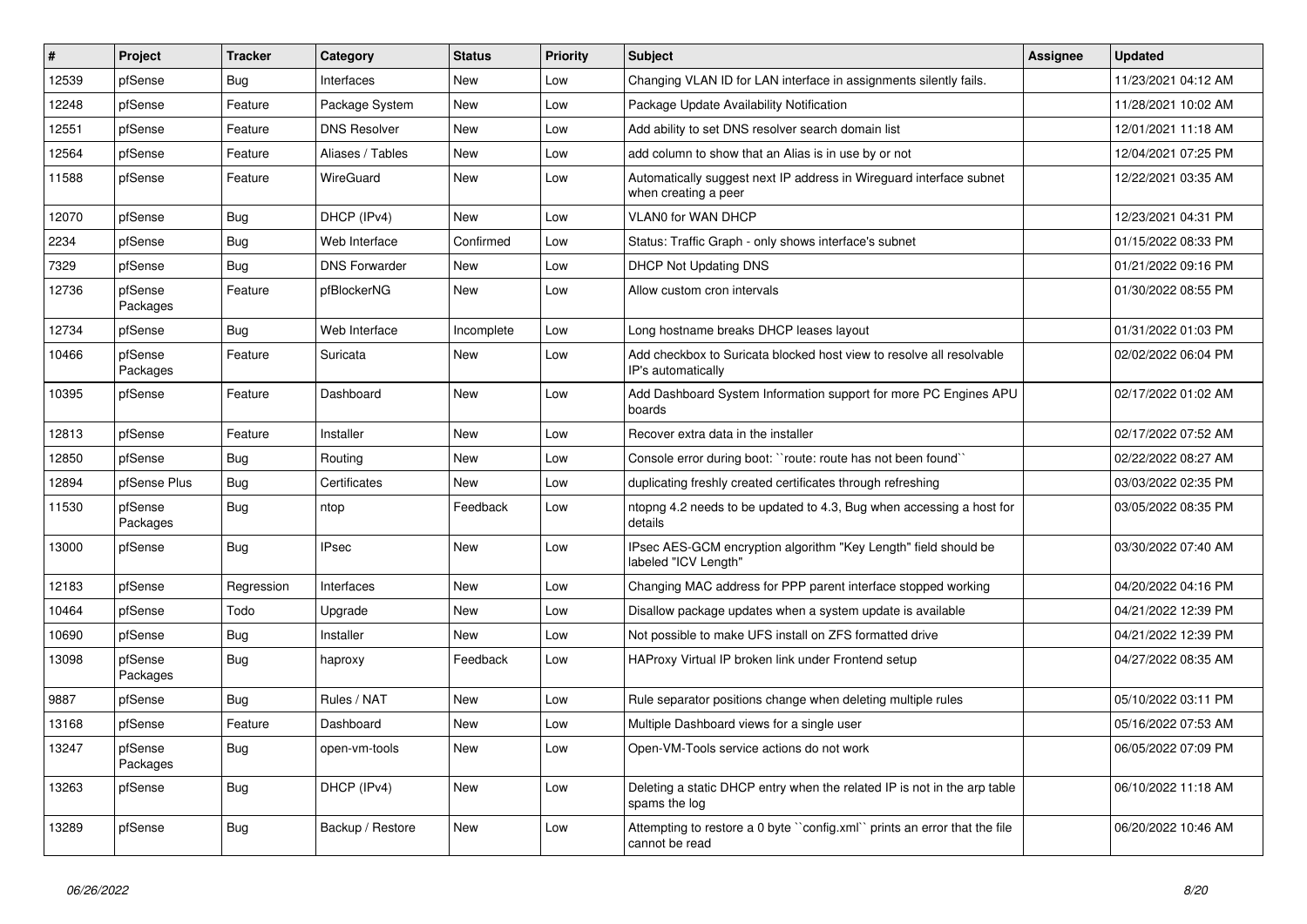| #     | Project      | <b>Tracker</b> | Category                            | <b>Status</b> | <b>Priority</b> | <b>Subject</b>                                                                                          | <b>Assignee</b> | <b>Updated</b>      |
|-------|--------------|----------------|-------------------------------------|---------------|-----------------|---------------------------------------------------------------------------------------------------------|-----------------|---------------------|
| 13291 | pfSense Docs | Todo           | Configuration                       | <b>New</b>    | Low             | Notification documentation                                                                              |                 | 06/21/2022 10:22 AM |
| 13294 | pfSense      | Feature        | Gateways                            | New           | Low             | Change gateway name                                                                                     |                 | 06/22/2022 06:07 PM |
| 521   | pfSense      | Feature        | User Manager /<br>Privileges        | New           | Normal          | Group manager Assigned Permissions                                                                      |                 | 04/18/2010 02:59 PM |
| 746   | pfSense      | Feature        | Rules / NAT                         | <b>New</b>    | Normal          | Add interface group to source/dest drop downs                                                           |                 | 07/19/2010 05:10 PM |
| 1367  | pfSense      | Feature        | Backup / Restore                    | New           | Normal          | Input validation on partial config restores                                                             |                 | 03/21/2011 01:16 AM |
| 1506  | pfSense      | Feature        | Notifications                       | New           | Normal          | Notifications should spool                                                                              |                 | 05/05/2011 12:58 PM |
| 1521  | pfSense      | Todo           | Routing                             | <b>New</b>    | Normal          | Investigate FreeBSD route metric support for future versions                                            |                 | 05/12/2011 11:28 AM |
| 1935  | pfSense      | Feature        | Rules / NAT                         | New           | Normal          | Allow rule with max-src-conn-* options to make conditional use of<br>"overload <virusprot>"</virusprot> |                 | 10/07/2011 09:31 AM |
| 2099  | pfSense      | Todo           | CARP                                | <b>New</b>    | Normal          | Remove "queue" from CARP traffic                                                                        |                 | 01/19/2012 10:59 AM |
| 2367  | pfSense      | Bug            | Rules / NAT                         | <b>New</b>    | Normal          | display negate rules in firewall rules.php and evaluate when added                                      |                 | 05/07/2012 06:11 PM |
| 2443  | pfSense      | Feature        | <b>PPP</b> Interfaces               | New           | Normal          | Automatically start 3G usb interfaces upon plugin                                                       |                 | 05/20/2012 05:37 PM |
| 2479  | pfSense      | Feature        | Dashboard                           | <b>New</b>    | Normal          | Allow reordering of the traffic graphs on the dashboard                                                 |                 | 06/08/2012 04:13 PM |
| 2308  | pfSense      | <b>Bug</b>     | Traffic Shaper (ALTQ)               | New           | Normal          | HFSC WebUI doesn't check for "Bandwidth" setting                                                        |                 | 12/04/2012 07:12 PM |
| 2410  | pfSense      | Feature        | <b>DNS Forwarder</b>                | New           | Normal          | Support name based aliasing via CNAMEs or some other mechanism.                                         |                 | 12/11/2012 09:56 PM |
| 2965  | pfSense      | Feature        | Rules / NAT                         | <b>New</b>    | Normal          | Mac Firewalling                                                                                         |                 | 04/24/2013 12:02 PM |
| 1434  | pfSense      | Feature        | OpenVPN                             | <b>New</b>    | Normal          | Radius Accounting in OpenVPN                                                                            |                 | 05/04/2013 03:06 PM |
| 3053  | pfSense      | Feature        | Captive Portal                      | New           | Normal          | Automatically add DHCP static addresses to CP passthru-mac                                              |                 | 06/21/2013 11:54 AM |
| 3087  | pfSense      | Feature        | Web Interface                       | <b>New</b>    | Normal          | Setup Wizard does not include IPv6 options for interfaces                                               |                 | 07/10/2013 06:19 PM |
| 3326  | pfSense      | Bug            | <b>PPP</b> Interfaces               | New           | Normal          | IPv6 only PPPoE connection                                                                              |                 | 11/18/2013 09:37 AM |
| 3404  | pfSense      | <b>Bug</b>     | DHCP (IPv4)                         | New           | Normal          | DHCP Server Fails to Start on Interfaces that are Slow to Come Online<br>During Boot                    |                 | 02/11/2014 05:09 PM |
| 3465  | pfSense      | Bug            | Traffic Shaper (ALTQ)               | l New         | Normal          | Editing Traffic Shaper queues causes status_queues.php error                                            |                 | 02/19/2014 01:53 AM |
| 3623  | pfSense      | Feature        | Package System                      | <b>New</b>    | Normal          | Allow each package to choose if it is restarted on interface events                                     |                 | 04/26/2014 01:00 PM |
| 3552  | pfSense      | Feature        | <b>PPP</b> Interfaces               | <b>New</b>    | Normal          | Allow configuring link keep-alive value in PPP                                                          |                 | 05/14/2014 10:26 AM |
| 3696  | pfSense      | Feature        | Backup / Restore                    | <b>New</b>    | Normal          | Multiple items backup/restore                                                                           |                 | 06/06/2014 02:33 PM |
| 3534  | pfSense      | Feature        | DHCP (IPv4)                         | <b>New</b>    | Normal          | DDNS using arbitrary zone primary                                                                       |                 | 07/08/2014 11:40 AM |
| 2335  | pfSense      | Bug            | <b>Operating System</b>             | <b>New</b>    | Normal          | IGMPProxy and CARP Results in System Instability Upon Reboot                                            |                 | 07/19/2014 10:25 PM |
| 3793  | pfSense      | Feature        | Rules / NAT                         | <b>New</b>    | Normal          | Enable external authentication support for rules                                                        |                 | 08/05/2014 01:09 PM |
| 2117  | pfSense      | Feature        | <b>Operating System</b>             | New           | Normal          | 6RD support for ISPs like Swisscom                                                                      |                 | 08/22/2014 10:40 AM |
| 3899  | pfSense      | Feature        | Web Interface                       | <b>New</b>    | Normal          | Add feature to allow reordering of <package> items in config.xml</package>                              |                 | 09/27/2014 04:40 PM |
| 1848  | pfSense      | Bug            | <b>Traffic Shaper</b><br>(Limiters) | Confirmed     | Normal          | Limiters after policy routing has taken place do not behave correctly                                   |                 | 10/25/2014 09:18 PM |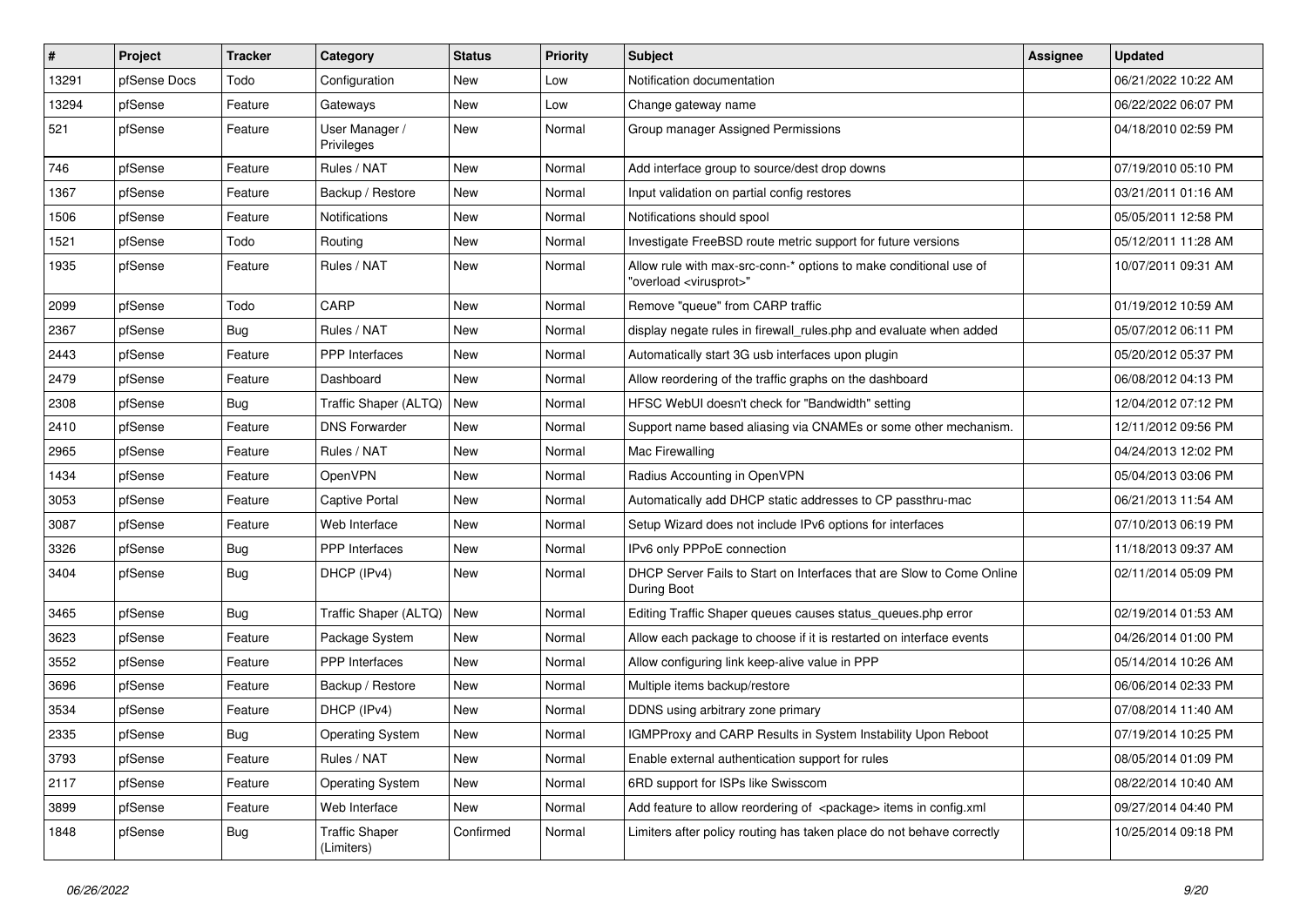| #    | Project             | <b>Tracker</b> | Category                     | <b>Status</b> | <b>Priority</b> | Subject                                                                                   | <b>Assignee</b> | <b>Updated</b>      |
|------|---------------------|----------------|------------------------------|---------------|-----------------|-------------------------------------------------------------------------------------------|-----------------|---------------------|
| 3358 | pfSense             | <b>Bug</b>     | Package System               | <b>New</b>    | Normal          | new version of <include_file> is not required during reinstall_all</include_file>         |                 | 12/26/2014 12:13 PM |
| 2593 | pfSense             | Feature        | <b>XMLRPC</b>                | New           | Normal          | sync NTPD, SNMP config between HA members                                                 |                 | 01/14/2015 09:04 AM |
| 4292 | pfSense             | Feature        | <b>RRD Graphs</b>            | New           | Normal          | Show 95th Percentile for IPv6 Traffic in RRD Graphs                                       |                 | 01/25/2015 02:24 PM |
| 4467 | pfSense             | Bug            | Traffic Shaper (ALTQ)        | New           | Normal          | Traffic Graphs shows wrong throughput when traffic shaping enabled                        |                 | 02/23/2015 05:31 PM |
| 4506 | pfSense<br>Packages | Feature        | FreeRADIUS                   | New           | Normal          | FreeRADIUS groups/hunt groups                                                             |                 | 03/10/2015 08:51 PM |
| 228  | pfSense             | Feature        | Multi-WAN                    | New           | Normal          | Multi-WAN support with same gateway on multiple WANs                                      |                 | 04/11/2015 01:10 AM |
| 4646 | pfSense             | Feature        | Dashboard                    | New           | Normal          | Recover valuable vertical screen real estate in dashboard                                 |                 | 04/20/2015 07:46 PM |
| 4680 | pfSense             | Bug            | <b>DHCP Relay</b>            | New           | Normal          | DHCP relay does not work with DHCP server on other end of<br>OpenVPN tunnel               |                 | 05/05/2015 06:55 PM |
| 4798 | pfSense             | Feature        | <b>DNS Resolver</b>          | New           | Normal          | Make host and domain overrides available to both DNS Resolver and<br><b>DNS Forwarder</b> |                 | 06/29/2015 02:14 AM |
| 4989 | pfSense             | Feature        | <b>IPsec</b>                 | <b>New</b>    | Normal          | Allow all valid strongswan remote gateway options in gui                                  |                 | 08/20/2015 02:57 PM |
| 5075 | pfSense             | Bug            | Rules / NAT                  | Confirmed     | Normal          | pf errors that don't return a line number on first line don't file notice                 |                 | 09/01/2015 06:42 PM |
| 4628 | pfSense             | Feature        | Web Interface                | <b>New</b>    | Normal          | Add GUI to manage loader tunables (e.g. loader.conf.local)                                |                 | 09/16/2015 04:28 PM |
| 1186 | pfSense             | <b>Bug</b>     | <b>RRD Graphs</b>            | Confirmed     | Normal          | When in pure routing mode the rrd graphs are blank                                        |                 | 09/16/2015 04:31 PM |
| 5360 | pfSense             | Feature        | UPnP/NAT-PMP                 | New           | Normal          | Add possibility to configure independent "UPnP & NAT-PMP"<br>instances                    |                 | 10/31/2015 04:25 AM |
| 5174 | pfSense<br>Packages | Feature        | <b>NRPE</b>                  | New           | Normal          | nrpe: check_sensors doesnt work, missing Imsensors                                        |                 | 11/15/2015 12:49 AM |
| 5525 | pfSense             | Feature        | OpenVPN                      | New           | Normal          | Add static routes for OpenVPN client remote peer addresses when<br>using non-default WANs |                 | 11/25/2015 08:44 AM |
| 3115 | pfSense             | Feature        | Multi-WAN                    | New           | Normal          | Traffic shaping for multi WAN                                                             |                 | 12/07/2015 02:20 PM |
| 5751 | pfSense<br>Packages | Bug            | squidguard                   | New           | Normal          | SquidGuard target categories not saved when long "Domain List" is<br>provided             |                 | 01/10/2016 08:55 AM |
| 4501 | pfSense             | Feature        | <b>Notifications</b>         | New           | Normal          | Allow email report to send multiple destination                                           |                 | 02/06/2016 04:07 AM |
| 3706 | pfSense             | Bug            | User Manager /<br>Privileges | New           | Normal          | Permission order affects default page on limited accounts, but can't<br>reorder           |                 | 02/06/2016 04:10 AM |
| 2276 | pfSense             | Feature        | Certificates                 | New           | Normal          | Remote CRL fetch support                                                                  |                 | 02/06/2016 04:14 AM |
| 1574 | pfSense             | Feature        | User Manager /<br>Privileges | New           | Normal          | Password quality enforcment.                                                              |                 | 02/06/2016 04:15 AM |
| 5445 | pfSense             | Todo           | Web Interface                | New           | Normal          | Improve banner for "background activity"                                                  |                 | 02/06/2016 04:43 AM |
| 32   | pfSense             | Todo           | User Manager /<br>Privileges | New           | Normal          | PPPoE Server users integration with user manager                                          |                 | 02/06/2016 04:53 AM |
| 33   | pfSense             | Todo           | User Manager /<br>Privileges | New           | Normal          | L2TP users integration with user manager                                                  |                 | 02/06/2016 04:53 AM |
| 371  | pfSense             | Feature        | Rules / NAT                  | New           | Normal          | Allow moving of bogon and RFC 1918 rules                                                  |                 | 02/06/2016 04:53 AM |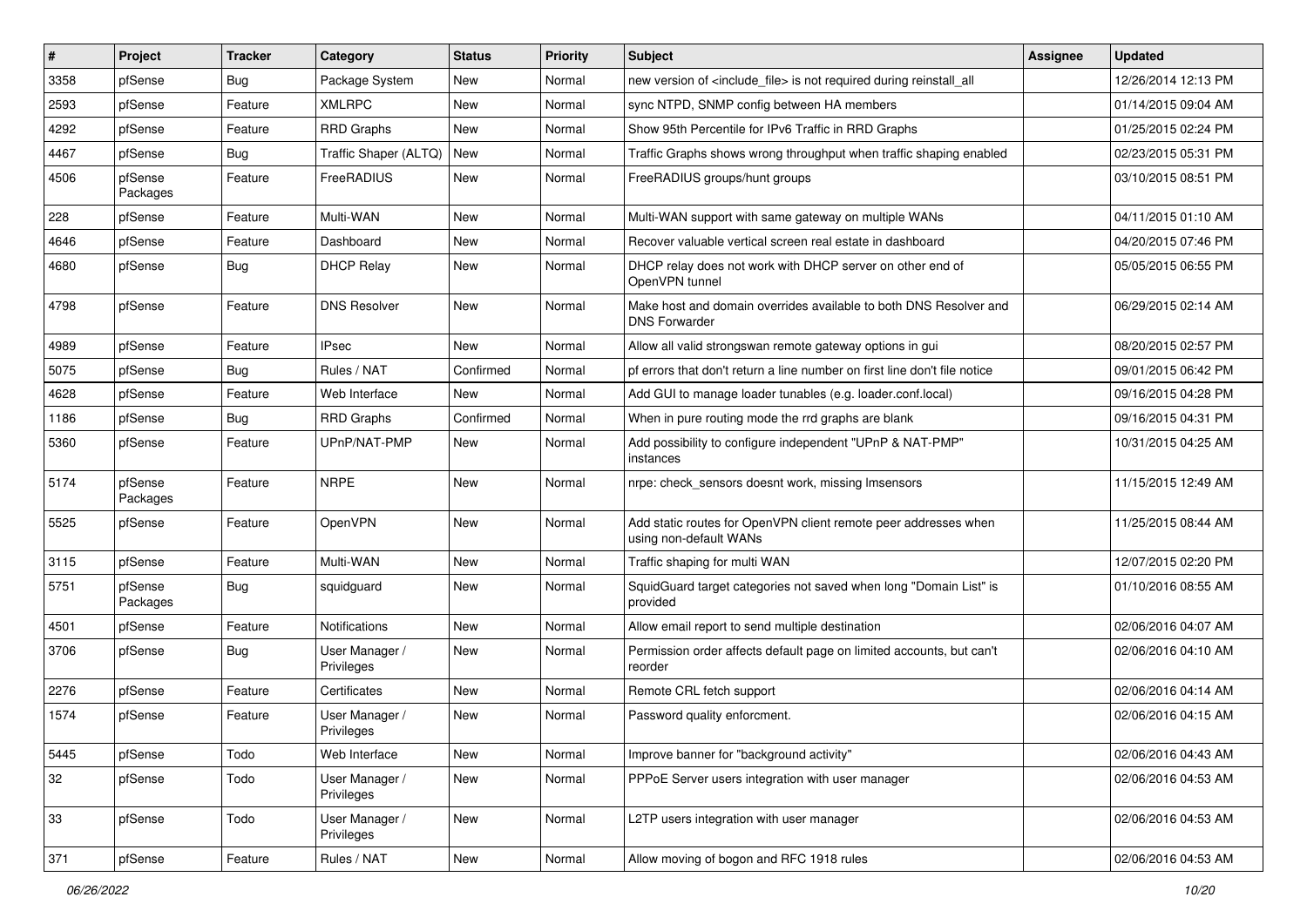| $\vert$ # | <b>Project</b>      | <b>Tracker</b> | Category                | <b>Status</b> | <b>Priority</b> | <b>Subject</b>                                                                                | <b>Assignee</b> | <b>Updated</b>      |
|-----------|---------------------|----------------|-------------------------|---------------|-----------------|-----------------------------------------------------------------------------------------------|-----------------|---------------------|
| 96        | pfSense             | Feature        | Rules / NAT             | New           | Normal          | Add "All local networks" to source and destination drop down boxen in<br>firewall rules       |                 | 02/06/2016 04:53 AM |
| 986       | pfSense             | Feature        | Web Interface           | New           | Normal          | Dynamic states view                                                                           |                 | 02/06/2016 04:58 AM |
| 1307      | pfSense             | Feature        | Web Interface           | <b>New</b>    | Normal          | Request: Option To Resolve Addresses in State Table Summary                                   |                 | 02/06/2016 04:58 AM |
| 2138      | pfSense             | <b>Bug</b>     | <b>RRD Graphs</b>       | New           | Normal          | RRD Wireless graph broken in BSS mode                                                         |                 | 02/06/2016 04:59 AM |
| 2025      | pfSense             | Feature        | <b>Captive Portal</b>   | New           | Normal          | Captive Portal: Easy accessible Logout page instead of Logout pop-up<br>window                |                 | 02/06/2016 04:59 AM |
| 2315      | pfSense             | Feature        | Traffic Shaper (ALTQ)   | New           | Normal          | Traffic Shaper - Adaptive Bandwidth Management                                                |                 | 02/06/2016 05:07 AM |
| 5950      | pfSense             | Feature        | DHCP (IPv6)             | New           | Normal          | DHCPv6 Server support for PD of PD-obtained networks                                          |                 | 03/04/2016 03:04 AM |
| 5474      | pfSense             | Feature        | Interfaces              | New           | Normal          | Add 802.1x configuration to wired interfaces.                                                 |                 | 03/16/2016 04:32 PM |
| 3862      | pfSense             | Feature        | <b>IGMP Proxy</b>       | <b>New</b>    | Normal          | Allow configuration of IGMP proxy's 'quickleave' parameter from the<br>web interface          |                 | 04/05/2016 03:24 AM |
| 6213      | pfSense             | Feature        | <b>IPsec</b>            | <b>New</b>    | Normal          | IPSEC: IPV4/IPV6 dual-interface-stack support for Mobile IKE                                  |                 | 04/20/2016 07:48 AM |
| 6215      | pfSense             | Feature        | Web Interface           | New           | Normal          | Create consistent UI for admin access security                                                |                 | 04/20/2016 03:05 PM |
| 6471      | pfSense<br>Packages | Bug            | squidguard              | New           | Normal          | pfsense 2.3.1 squidguard -> common ACL -> Target Rules List<br>missing                        |                 | 06/08/2016 06:22 PM |
| 6493      | pfSense             | Bug            | Web Interface           | Confirmed     | Normal          | Dynamic DNS clients slow page load                                                            |                 | 06/17/2016 03:43 AM |
| 6500      | pfSense             | Feature        | Package System          | New           | Normal          | Should be a way to determine which packages are available without<br>having to update/install |                 | 06/17/2016 05:34 PM |
| 6517      | pfSense             | Bug            | <b>IPsec</b>            | Confirmed     | Normal          | Adding mobile IPsec phase 2 entries requires restart of strongswan                            |                 | 06/21/2016 11:04 PM |
| 6521      | pfSense<br>Packages | Bug            | squidguard              | <b>New</b>    | Normal          | pfsense 2.3.1 squidguard -> Groups ACL -> Target Rules List<br>missing                        |                 | 06/25/2016 10:49 PM |
| 6580      | pfSense             | Bug            | <b>Operating System</b> | Confirmed     | Normal          | Bridge with down member interface sends ICMP unreachables where it<br>shouldn't               |                 | 07/05/2016 05:40 PM |
| 4428      | pfSense             | <b>Bug</b>     | Interfaces              | Confirmed     | Normal          | Setting media option on em(4) leads to infinite link cycling                                  |                 | 07/06/2016 12:45 AM |
| 5887      | pfSense             | <b>Bug</b>     | Interfaces              | Confirmed     | Normal          | hardware offloading applyflags sets/unsets most values when already<br>set correctly          |                 | 07/06/2016 03:31 PM |
| 4010      | pfSense             | Feature        | OpenVPN                 | <b>New</b>    | Normal          | OpenVPN always loads engines available on openssl                                             |                 | 07/08/2016 10:29 PM |
| 5791      | pfSense             | Bug            | Rules / NAT             | Confirmed     | Normal          | tftp-proxy functionality is easilly broken by unrelated rules                                 |                 | 07/10/2016 12:24 AM |
| 6605      | pfSense             | <b>Bug</b>     | Interfaces              | Confirmed     | Normal          | rc.linkup logic issues with actions taken                                                     |                 | 07/12/2016 07:46 PM |
| 3382      | pfSense             | <b>Bug</b>     | <b>IGMP Proxy</b>       | New           | Normal          | IGMPPROXY fails with more than 32 interfaces                                                  |                 | 07/12/2016 11:01 PM |
| 6614      | pfSense             | <b>Bug</b>     | Web Interface           | Confirmed     | Normal          | Dashboard high CPU usage                                                                      |                 | 07/14/2016 03:04 PM |
| 6627      | pfSense             | <b>Bug</b>     | Rules / NAT             | New           | Normal          | floating tab match rules ignore quick action so should be removed                             |                 | 07/18/2016 02:15 PM |
| 2573      | pfSense             | Feature        | Captive Portal          | New           | Normal          | Captive Portal support of RADIUS POD (Packet of Disconnect)                                   |                 | 10/17/2016 03:14 AM |
| 6803      | pfSense             | Bug            | Web Interface           | New           | Normal          | CSRF timeout occurs when it (probably) shouldn't                                              |                 | 11/03/2016 09:43 PM |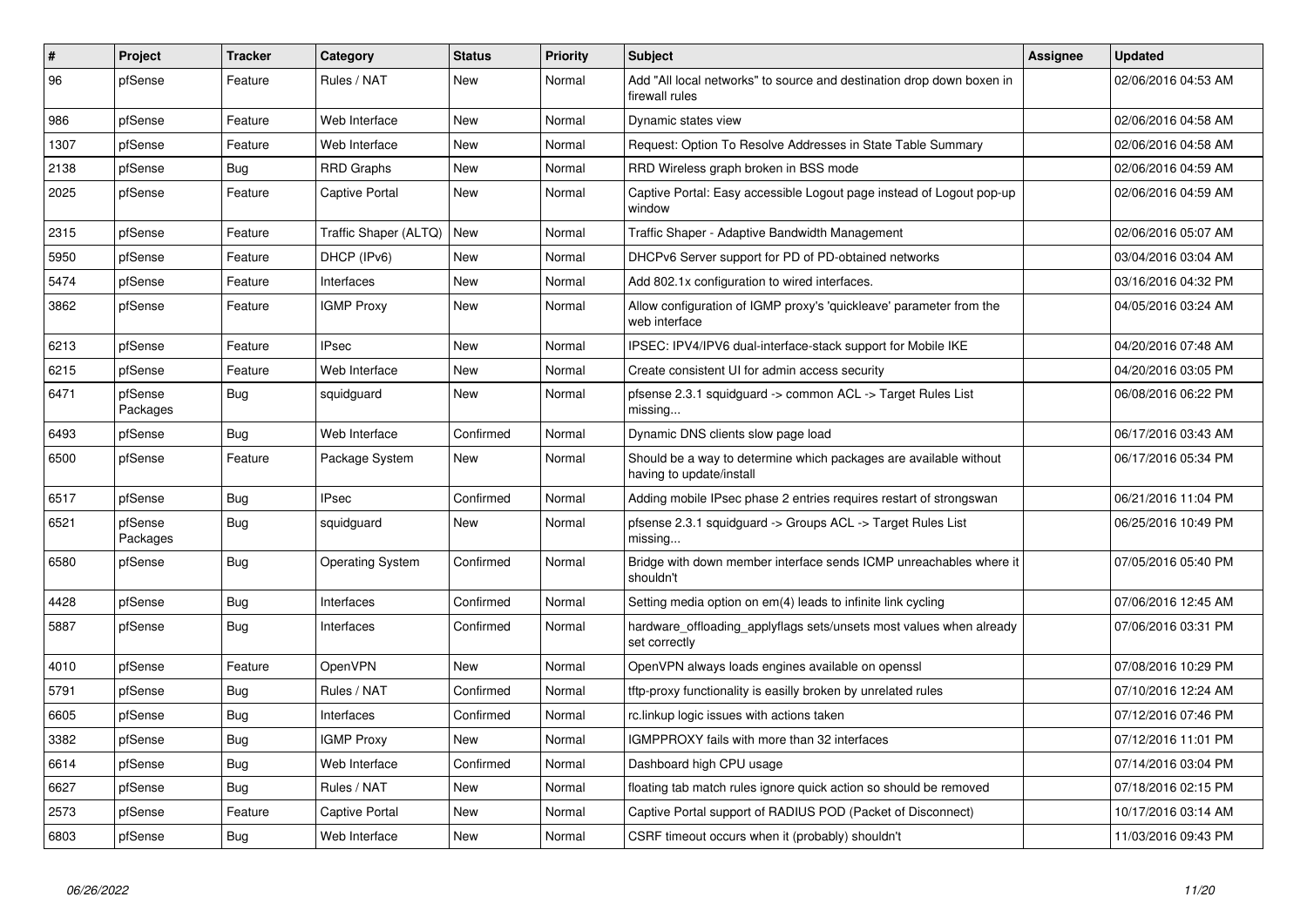| #    | Project             | <b>Tracker</b> | Category                     | <b>Status</b> | <b>Priority</b> | <b>Subject</b>                                                                               | <b>Assignee</b> | <b>Updated</b>      |
|------|---------------------|----------------|------------------------------|---------------|-----------------|----------------------------------------------------------------------------------------------|-----------------|---------------------|
| 1813 | pfSense             | Bug            | Rules / NAT                  | Confirmed     | Normal          | Static routes on WAN interfaces overridden by route-to for<br>firewall-initiated traffic     |                 | 11/09/2016 02:06 PM |
| 6917 | pfSense             | Feature        | Upgrade                      | New           | Normal          | Add ability to choose from what IP/IFACE you search for updates                              |                 | 11/11/2016 09:51 AM |
| 6956 | pfSense             | Feature        | <b>Captive Portal</b>        | New           | Normal          | Allow more control over concurrent logins                                                    |                 | 11/23/2016 12:01 PM |
| 3962 | pfSense<br>Packages | Bug            | ladvd                        | Confirmed     | Normal          | LADVD interface handling issues with lagg and bridge                                         |                 | 12/05/2016 01:59 PM |
| 6083 | pfSense<br>Packages | Bug            | Squid                        | New           | Normal          | Suqid Realtime Monitor / Squid Cache Table not diplaying correctly                           |                 | 12/06/2016 07:25 AM |
| 7040 | pfSense             | Bug            | Interfaces                   | <b>New</b>    | Normal          | Issue when disabling an interface                                                            |                 | 12/26/2016 02:56 AM |
| 7000 | pfSense<br>Packages | Feature        | ntop                         | New           | Normal          | ntopng historical data needs to be reworked                                                  |                 | 01/14/2017 09:20 AM |
| 4474 | pfSense             | <b>Bug</b>     | Package System               | Confirmed     | Normal          | IP address change triggers reload of all packages                                            |                 | 02/13/2017 07:21 AM |
| 5813 | pfSense             | Feature        | Traffic Shaper (ALTQ)        | New           | Normal          | Replacement of layer7 filter                                                                 |                 | 02/18/2017 05:08 PM |
| 5850 | pfSense             | Feature        | User Manager /<br>Privileges | New           | Normal          | Limit "WebCfg - System: User Manager page" privilege to non-admins<br>and non-admin groups   |                 | 02/19/2017 10:04 AM |
| 7238 | pfSense             | Bug            | Web Interface                | <b>New</b>    | Normal          | Menu layout broken when using "Hostname in Menu" with long<br>hostnames                      |                 | 02/21/2017 07:01 AM |
| 7292 | pfSense             | Feature        | <b>Dynamic DNS</b>           | <b>New</b>    | Normal          | DynamicDNS configuration does not sync to HA secondary                                       |                 | 02/21/2017 04:56 PM |
| 4061 | pfSense             | Bug            | DHCP (IPv4)                  | Confirmed     | Normal          | dhcpd doesn't send client-hostname to peer, breaking DHCP lease<br>registrations w/HA        |                 | 02/24/2017 08:58 PM |
| 5306 | pfSense             | Bug            | Package System               | New           | Normal          | textarea fields should have linebreaks sanitized automatically on save                       |                 | 03/03/2017 04:15 AM |
| 3697 | pfSense             | Feature        | Backup / Restore             | New           | Normal          | New backup/restore area: Certificates                                                        |                 | 03/11/2017 11:30 AM |
| 7367 | pfSense<br>Packages | Feature        | Squid                        | New           | Normal          | <b>Wizard for Squid</b>                                                                      |                 | 03/14/2017 01:59 PM |
| 7403 | pfSense<br>Packages | Bug            | FreeRADIUS                   | New           | Normal          | Captive Portal + freeradius2 + MySQL problems with German Umlaut                             |                 | 03/17/2017 09:12 AM |
| 7402 | pfSense             | Bug            | Web Interface                | <b>New</b>    | Normal          | Inconsistent use of htmlentities validation checks                                           |                 | 03/21/2017 08:58 AM |
| 7453 | pfSense<br>Packages | Bug            | <b>ACME</b>                  | New           | Normal          | DNS-ovh need to save or display consumer key                                                 |                 | 04/06/2017 10:54 AM |
| 7476 | pfSense             | <b>Bug</b>     | Logging                      | <b>New</b>    | Normal          | Dirty buffer used to build log messages?                                                     |                 | 04/17/2017 09:51 PM |
| 2676 | pfSense             | Feature        | Rules / NAT                  | <b>New</b>    | Normal          | Reply-to option in firewall rule                                                             |                 | 05/05/2017 03:15 PM |
| 7551 | pfSense             | <b>Bug</b>     | Rules / NAT                  | New           | Normal          | Dynamic IPsec endpoints not added to rule set after WAN down/up                              |                 | 05/16/2017 02:26 PM |
| 7589 | pfSense             | <b>Bug</b>     | Diagnostics                  | New           | Normal          | diag edit.php old print info box                                                             |                 | 05/20/2017 05:02 PM |
| 7590 | pfSense             | <b>Bug</b>     | Diagnostics                  | New           | Normal          | diag edit do not save when nothing to sae (in directory browse view)                         |                 | 05/20/2017 05:04 PM |
| 6038 | pfSense             | Feature        | Interfaces                   | New           | Normal          | Add ability to configure which interface is chosen for defining hostname<br>IP in /etc/hosts |                 | 07/07/2017 09:56 AM |
| 7734 | pfSense             | <b>Bug</b>     | DHCP (IPv6)                  | New           | Normal          | Using opton ia pd0 does not renew prefix and prefix get dropped                              |                 | 07/31/2017 03:46 AM |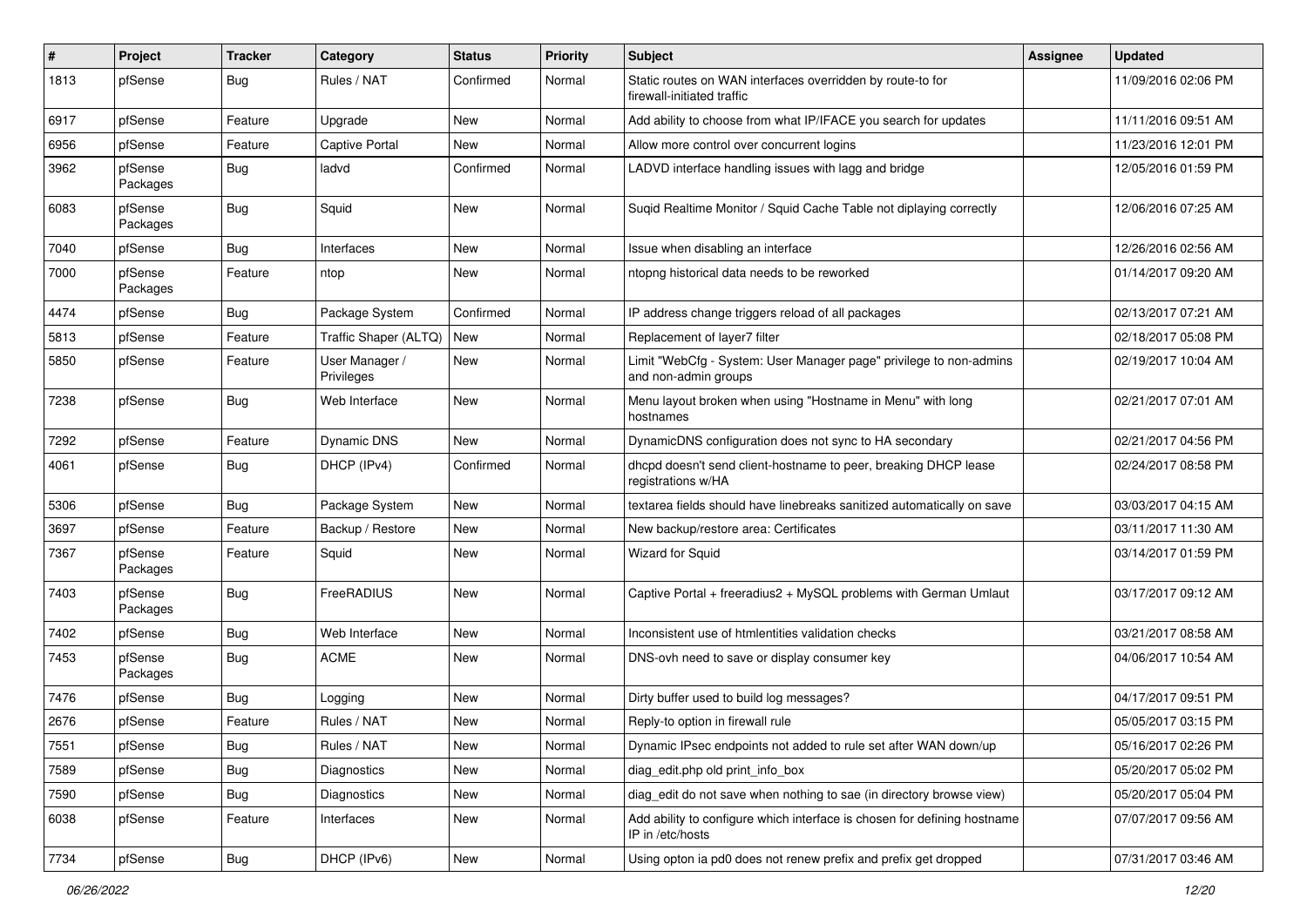| $\sharp$ | Project             | <b>Tracker</b> | Category                     | <b>Status</b> | <b>Priority</b> | <b>Subject</b>                                                                                                                    | <b>Assignee</b> | <b>Updated</b>      |
|----------|---------------------|----------------|------------------------------|---------------|-----------------|-----------------------------------------------------------------------------------------------------------------------------------|-----------------|---------------------|
| 7747     | pfSense             | Feature        | Console Menu                 | New           | Normal          | Minor UI Tweak: Make hitting enter on the console (esp via SSH)<br>should not log you out, but simply redraw the menu             |                 | 08/01/2017 04:03 PM |
| 7773     | pfSense             | Feature        | IPsec                        | New           | Normal          | IPSec using IKEv2 with split DNS not using provided domain names                                                                  |                 | 08/15/2017 05:25 PM |
| 2963     | pfSense             | Feature        | <b>Captive Portal</b>        | New           | Normal          | Captive Portal MAC authentication request                                                                                         |                 | 08/22/2017 09:09 PM |
| 7691     | pfSense<br>Packages | Feature        | Squid                        | New           | Normal          | Allow for custom icap services for squid                                                                                          |                 | 08/24/2017 03:16 AM |
| 7821     | pfSense             | Bug            | DHCP (IPv6)                  | New           | Normal          | GIF does not support broadcast                                                                                                    |                 | 08/29/2017 10:50 AM |
| 7085     | pfSense             | Feature        | Rules / NAT                  | <b>New</b>    | Normal          | Edit Firewall Rules Seperator                                                                                                     |                 | 09/10/2017 09:15 AM |
| 7852     | pfSense             | Feature        | <b>DNS Resolver</b>          | New           | Normal          | Add views support to Unbound GUI                                                                                                  |                 | 09/11/2017 12:26 PM |
| 7863     | pfSense             | Bug            | User Manager /<br>Privileges | New           | Normal          | The "WebCfg - All pages" permission inclueds the "User - System:<br>Shell account access" even though that is not a WebCofg page. |                 | 09/16/2017 05:13 AM |
| 7888     | pfSense             | Feature        | Package System               | New           | Normal          | Add a button in package manager GUI to upgrade all packages                                                                       |                 | 09/28/2017 05:50 AM |
| 7899     | pfSense             | <b>Bug</b>     | Traffic Shaper (ALTQ)        | New           | Normal          | a floating 'match' rule on LAN does not put traffic from a broswer on a<br>clientpc into a shaper queue                           |                 | 09/28/2017 09:16 AM |
| 7922     | pfSense             | Feature        | Rules / NAT                  | New           | Normal          | Add the option to select the ISP IPv6 Delegated Prefix as a destination<br>in firewall rules                                      |                 | 10/10/2017 06:36 PM |
| 7956     | pfSense             | Feature        | Web Interface                | New           | Normal          | Favicon able to match GUI colour setting?                                                                                         |                 | 10/17/2017 06:36 AM |
| 7957     | pfSense             | Feature        | Web Interface                | New           | Normal          | GUI theme - separate "colour" from "compact/normal" in theme<br>dropdown                                                          |                 | 10/17/2017 06:58 AM |
| 7954     | pfSense<br>Packages | Bug            | Squid                        | Confirmed     | Normal          | Package upgrade/reinstall gets stuck on deinstall if the<br>package-provided service is not running                               |                 | 10/18/2017 12:04 PM |
| 7971     | pfSense             | Feature        | <b>Captive Portal</b>        | New           | Normal          | Allow import, export and synchronization of MACs under Captive Portal<br>service                                                  |                 | 10/19/2017 04:56 AM |
| 7988     | pfSense             | Feature        | Web Interface                | <b>New</b>    | Normal          | Compact Theme based on Compact-RED with the default theme<br>colors.                                                              |                 | 10/23/2017 05:34 AM |
| 8004     | pfSense             | Bug            | <b>NAT Reflection</b>        | New           | Normal          | Error notice for a deleted NAT that had a RULE or an existing NAT<br>which is claimed to have no NAT port                         |                 | 10/24/2017 06:39 PM |
| 8066     | pfSense             | Bug            | Routing                      | New           | Normal          | Static routes not applied when they go out a interface using carp                                                                 |                 | 11/08/2017 02:04 AM |
| 8073     | pfSense             | Bug            | IPsec                        | New           | Normal          | Traffic inexplicably not going through IPSEC despite (in theory)<br>matching SPs                                                  |                 | 11/09/2017 02:51 AM |
| 8078     | pfSense             | Feature        | PPP Interfaces               | New           | Normal          | <b>PPPoE Reconnect Wait Time</b>                                                                                                  |                 | 11/09/2017 05:13 PM |
| 8121     | pfSense<br>Packages | Feature        | haproxy                      | New           | Normal          | haproxy, allow to generate backends even they don't seem to be used                                                               |                 | 11/23/2017 04:04 AM |
| 3185     | pfSense             | Feature        | DHCP (IPv6)                  | New           | Normal          | Accommodate a DHCPv6 failover-like mechanism                                                                                      |                 | 11/24/2017 10:44 AM |
| 8130     | pfSense             | Bug            | <b>Traffic Graphs</b>        | New           | Normal          | Status - Monitoring - Area chart displays traffic data differently than<br>Line or Bar charts                                     |                 | 11/26/2017 01:40 PM |
| 8176     | pfSense             | <b>Bug</b>     | Package System               | New           | Normal          | ./schema/packages.dtd -- referenced in *xml, but missing?                                                                         |                 | 12/09/2017 06:52 PM |
| 8178     | pfSense             | Feature        | Package System               | New           | Normal          | Allow setting attributes for form elements in package XML                                                                         |                 | 12/09/2017 07:48 PM |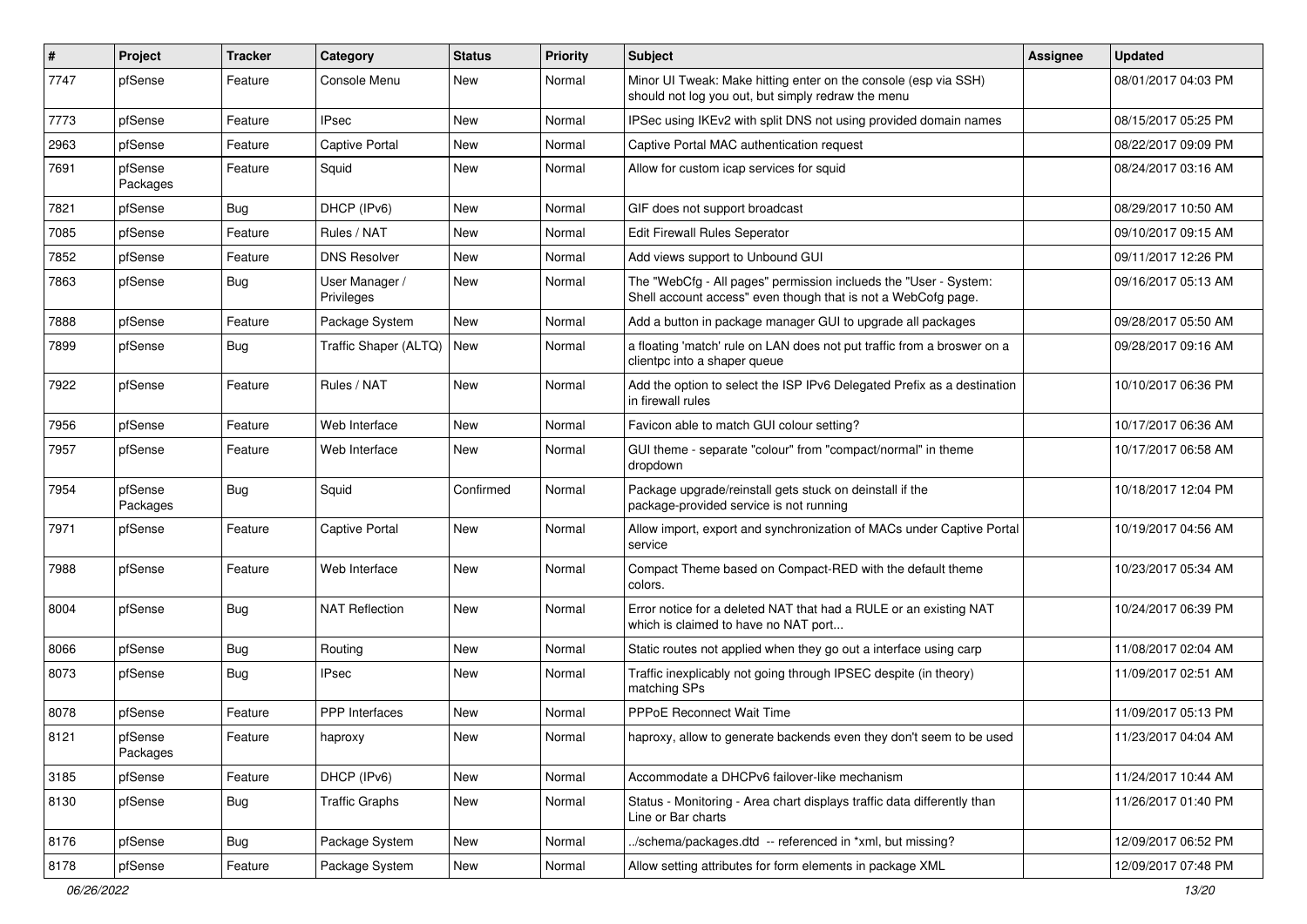| $\vert$ # | Project             | <b>Tracker</b> | Category                                        | <b>Status</b> | <b>Priority</b> | <b>Subject</b>                                                                                                          | Assignee | Updated             |
|-----------|---------------------|----------------|-------------------------------------------------|---------------|-----------------|-------------------------------------------------------------------------------------------------------------------------|----------|---------------------|
| 8199      | pfSense<br>Packages | Feature        | <b>BIND</b>                                     | <b>New</b>    | Normal          | Support reordering and/or sort alphabetically across BIND package                                                       |          | 12/12/2017 02:05 AM |
| 8168      | pfSense             | Feature        | <b>IPsec</b>                                    | <b>New</b>    | Normal          | strongswan dhcp option                                                                                                  |          | 12/19/2017 04:14 AM |
| 8213      | pfSense<br>Packages | Bug            | haproxy                                         | <b>New</b>    | Normal          | acl src file not populated from alias                                                                                   |          | 12/21/2017 02:02 PM |
| 7281      | pfSense             | Feature        | OpenVPN                                         | <b>New</b>    | Normal          | OpenVPN: Add support for IPv6 dynamic prefix selection                                                                  |          | 12/21/2017 08:56 PM |
| 8236      | pfSense             | Feature        | <b>DNS Resolver</b>                             | <b>New</b>    | Normal          | Ability to configure "forward-first" and "forward-host" options for more<br>robust domain overrides in DNS Resolver     |          | 12/26/2017 01:26 AM |
| 4899      | pfSense             | Feature        | DHCP (IPv4)                                     | <b>New</b>    | Normal          | Additional BOOTP/DHCP Options should allow a force option                                                               |          | 01/02/2018 02:24 PM |
| 7462      | pfSense<br>Packages | <b>Bug</b>     | haproxy                                         | New           | Normal          | HAproxy not rebinding properly after WAN DHCP IP change                                                                 |          | 01/11/2018 09:15 AM |
| 8262      | pfSense             | Feature        | <b>IPv6 Router</b><br>Advertisements<br>(RADVD) | <b>New</b>    | Normal          | Make each prefix flags configurable separately.                                                                         |          | 01/16/2018 12:35 PM |
| 8180      | pfSense<br>Packages | Bug            | syslog-ng                                       | New           | Normal          | syslog-ng default log file                                                                                              |          | 01/16/2018 12:53 PM |
| 8285      | pfSense             | <b>Bug</b>     | Web Interface                                   | <b>New</b>    | Normal          | Actions on stale data may result in catastrophic results                                                                |          | 01/16/2018 08:08 PM |
| 8229      | pfSense<br>Packages | Bug            | syslog-ng                                       | <b>New</b>    | Normal          | syslog-ng stops parsing logs after logrotate run                                                                        |          | 01/26/2018 12:00 PM |
| 8295      | pfSense<br>Packages | <b>Bug</b>     | syslog-ng                                       | <b>New</b>    | Normal          | syslog-ng logrotates tls files                                                                                          |          | 02/14/2018 06:12 AM |
| 8224      | pfSense<br>Packages | Feature        | FreeRADIUS                                      | <b>New</b>    | Normal          | Add "OU" field to FreeRADIUS page                                                                                       |          | 02/21/2018 12:53 AM |
| 8346      | pfSense             | Feature        | <b>IPsec</b>                                    | <b>New</b>    | Normal          | Let pFSense act as an IPSec XAuth VPN Client                                                                            |          | 02/23/2018 07:39 AM |
| 3882      | pfSense             | Feature        | Web Interface                                   | New           | Normal          | Add OUI database to the base system, remove dependency on nmap                                                          |          | 03/08/2018 06:44 PM |
| 8401      | pfSense             | Bug            | Installer                                       | New           | Normal          | Issues related to keys representing alphabetic characters specific to<br>Scandinavian languages and to some other keys. |          | 03/30/2018 11:06 AM |
| 8406      | pfSense             | <b>Bug</b>     | Dynamic DNS                                     | <b>New</b>    | Normal          | DDNS IPV6 Cloudflare Client does not detect PPOE address                                                                |          | 03/31/2018 11:56 AM |
| 8122      | pfSense             | <b>Bug</b>     | OpenVPN                                         | <b>New</b>    | Normal          | openvpn client is unable to use OTP (temporary) passwords                                                               |          | 04/16/2018 09:28 AM |
| 701       | pfSense             | Feature        | Rules / NAT                                     | <b>New</b>    | Normal          | Interface groups with NAT                                                                                               |          | 05/11/2018 10:12 PM |
| 8560      | pfSense<br>Packages | Bug            | <b>ACME</b>                                     | New           | Normal          | ACME: can't update DNS records in DNSMadeEasy registar for<br>several domains with different API keys/ids               |          | 06/08/2018 01:28 PM |
| 8566      | pfSense             | Bug            | CARP                                            | <b>New</b>    | Normal          | Wrong IPv6 source in NS request in case using of IPv6 alias                                                             |          | 06/12/2018 01:26 PM |
| 8567      | pfSense             | Bug            | CARP                                            | <b>New</b>    | Normal          | Using IPv6 VIP alias for services may affect CARP IPv6 VIP work                                                         |          | 06/12/2018 01:26 PM |
| 1940      | pfSense             | Todo           | Logging                                         | <b>New</b>    | Normal          | Integrate rSyslogd                                                                                                      |          | 07/06/2018 02:11 PM |
| 8641      | pfSense             | Feature        | Web Interface                                   | <b>New</b>    | Normal          | Need way to disable HSTS and/or replace webConfigurator certificate<br>from CLI                                         |          | 07/16/2018 10:21 AM |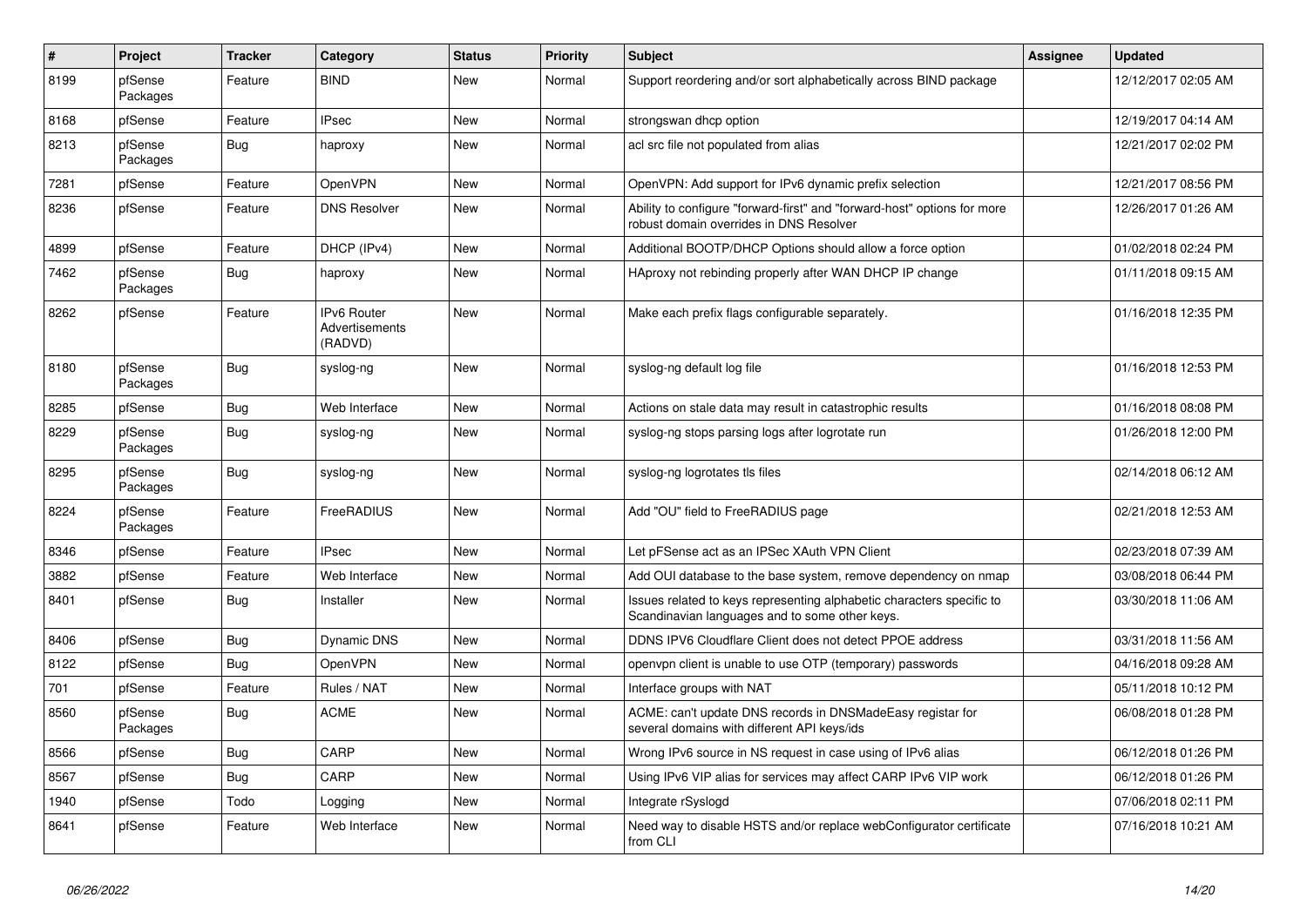| $\#$ | Project             | <b>Tracker</b> | Category                            | <b>Status</b> | Priority | Subject                                                                                                                                 | <b>Assignee</b> | <b>Updated</b>      |
|------|---------------------|----------------|-------------------------------------|---------------|----------|-----------------------------------------------------------------------------------------------------------------------------------------|-----------------|---------------------|
| 8385 | pfSense             | Feature        | Rules / NAT                         | New           | Normal   | Utilize IP addresses from successfully authenticated OpenVPN<br>endpoints to Update Firewall Rules                                      |                 | 07/19/2018 03:07 PM |
| 8419 | pfSense             | <b>Bug</b>     | Web Interface                       | <b>New</b>    | Normal   | webgui, when menubar is fixed to the top of the screen, the last items<br>of long menus cannot be seen/used.                            |                 | 07/19/2018 03:10 PM |
| 1924 | pfSense             | Feature        | <b>Captive Portal</b>               | <b>New</b>    | Normal   | Ability of CP's allowed IP addresses to use aliases                                                                                     |                 | 07/26/2018 04:28 AM |
| 8705 | pfSense<br>Packages | Bug            | syslog-ng                           | New           | Normal   | Syslog-NG error in latest snapshot                                                                                                      |                 | 07/27/2018 10:17 AM |
| 8711 | pfSense             | <b>Bug</b>     | <b>IGMP Proxy</b>                   | <b>New</b>    | Normal   | igmpproxy with PPPoE Interfaces                                                                                                         |                 | 07/28/2018 09:21 AM |
| 8752 | pfSense<br>Packages | <b>Bug</b>     | squidguard                          | <b>New</b>    | Normal   | For SquidGuard in "Common ACL" menu "Target Rules List" "access"<br>option always stays with default value '---' for my Target category |                 | 08/06/2018 05:53 AM |
| 8836 | pfSense<br>Packages | Feature        | FreeRADIUS                          | <b>New</b>    | Normal   | Define Idap group vlan assignment in users file                                                                                         |                 | 08/26/2018 07:53 AM |
| 8902 | pfSense<br>Packages | <b>Bug</b>     | haproxy                             | New           | Normal   | HAproxy package not use custom DNS for lookup on apply new config                                                                       |                 | 09/16/2018 08:16 AM |
| 9025 | pfSense<br>Packages | <b>Bug</b>     | squidguard                          | <b>New</b>    | Normal   | SquidGard + Target categories                                                                                                           |                 | 10/08/2018 01:00 AM |
| 1136 | pfSense             | Feature        | Rules / NAT                         | <b>New</b>    | Normal   | Add logic to automatically avoid route-to for static route networks                                                                     |                 | 10/09/2018 05:11 AM |
| 8769 | pfSense<br>Packages | Feature        | FreeRADIUS                          | <b>New</b>    | Normal   | Allow FreeRADIUS users to change their own Passwords and Pins                                                                           |                 | 10/11/2018 11:34 AM |
| 9037 | pfSense             | <b>Bug</b>     | <b>DNS Resolver</b>                 | New           | Normal   | Unbound not logging to syslog after reboot                                                                                              |                 | 10/12/2018 05:09 AM |
| 8869 | pfSense<br>Packages | Feature        | haproxy                             | <b>New</b>    | Normal   | HAproxy should use RFC 7919 DH parameter files                                                                                          |                 | 10/17/2018 10:46 AM |
| 9063 | pfSense             | Feature        | Dynamic DNS                         | <b>New</b>    | Normal   | Allow dynamic DNS client entry to specify which Check IP service to<br>use                                                              |                 | 10/24/2018 11:53 AM |
| 9077 | pfSense<br>Packages | Feature        | haproxy                             | <b>New</b>    | Normal   | haproxy UI: Add seperator lines                                                                                                         |                 | 10/29/2018 06:06 AM |
| 9094 | pfSense             | Bug            | Hardware / Drivers                  | Assigned      | Normal   | MBT console settings are not forced to video console                                                                                    |                 | 11/07/2018 10:23 AM |
| 9143 | pfSense<br>Packages | <b>Bug</b>     | ntop                                | New           | Normal   | ntopng not displaying values in historical correctly                                                                                    |                 | 11/22/2018 07:24 AM |
| 8963 | pfSense             | <b>Bug</b>     | <b>Traffic Shaper</b><br>(Limiters) | <b>New</b>    | Normal   | 2.4.4 Limiters don't work after CARP fail-over                                                                                          |                 | 12/10/2018 06:40 AM |
| 9079 | pfSense<br>Packages | <b>Bug</b>     | ntop                                | New           | Normal   | High CPU usage of ntopng even during IDLE and no network traffic                                                                        |                 | 12/16/2018 02:40 PM |
| 9241 | pfSense             | <b>Bug</b>     | Interfaces                          | <b>New</b>    | Normal   | Ethernet link cycles up/down if "auto-negotiate" is explicitly selected in<br>interface configuration                                   |                 | 12/31/2018 08:36 PM |
| 9261 | pfSense<br>Packages | Bug            | haproxy                             | New           | Normal   | haproxy GUI failure                                                                                                                     |                 | 01/08/2019 12:41 PM |
| 7244 | pfSense             | Feature        | Developer Tools                     | New           | Normal   | Publish pfsense as a Vagrant Basebox                                                                                                    |                 | 01/29/2019 04:09 AM |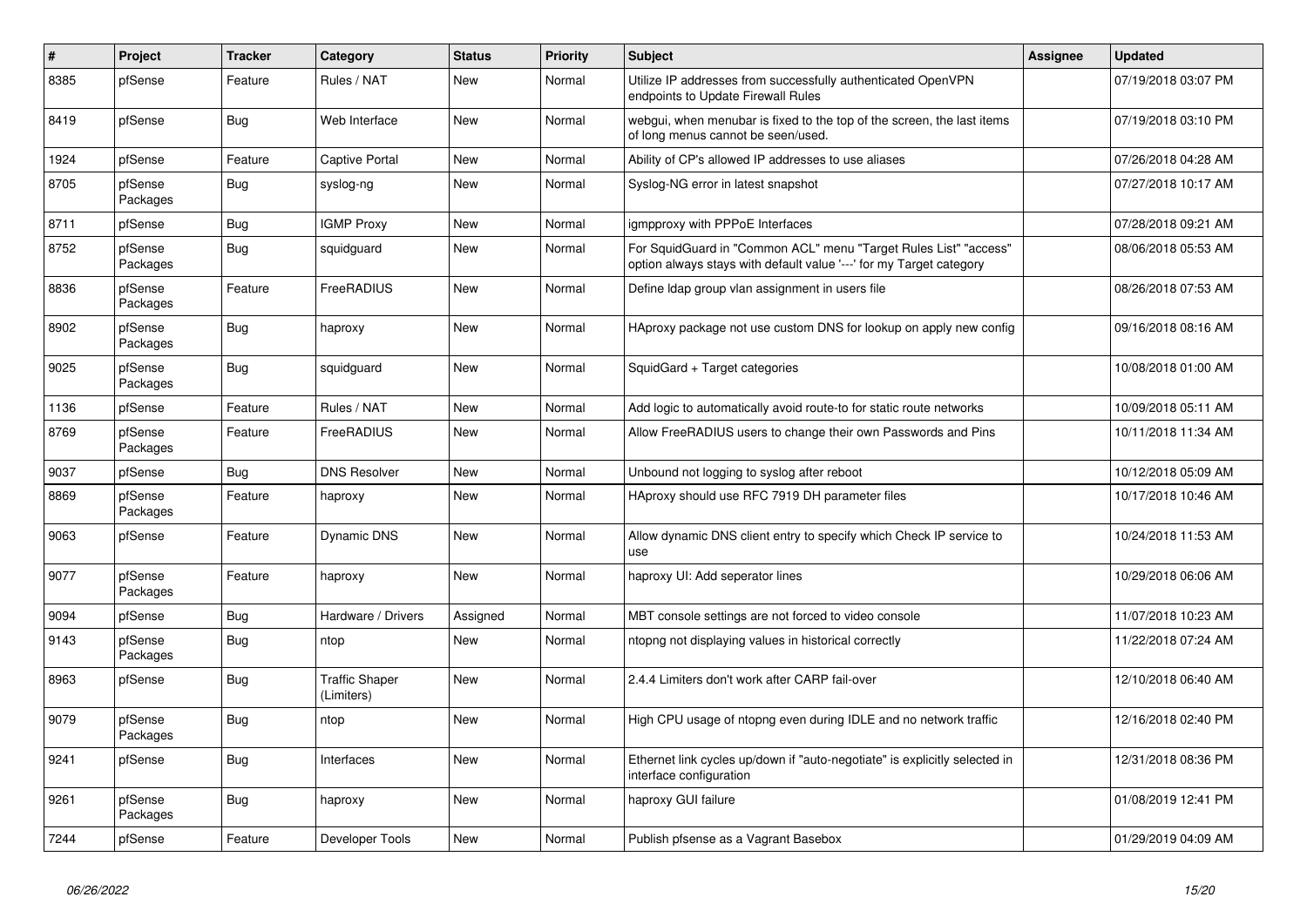| $\pmb{\#}$ | <b>Project</b>      | <b>Tracker</b> | Category                     | <b>Status</b> | <b>Priority</b> | <b>Subject</b>                                                                                          | Assignee | <b>Updated</b>      |
|------------|---------------------|----------------|------------------------------|---------------|-----------------|---------------------------------------------------------------------------------------------------------|----------|---------------------|
| 8232       | pfSense<br>Packages | Feature        | haproxy                      | New           | Normal          | different ssl options based on the sni name                                                             |          | 01/30/2019 10:36 AM |
| 9299       | pfSense<br>Packages | Feature        | <b>ACME</b>                  | New           | Normal          | ACME package: Automate add/remove firewall rule for port forwarding                                     |          | 01/30/2019 10:09 PM |
| 9337       | pfSense<br>Packages | <b>Bug</b>     | Telegraf                     | New           | Normal          | Telegraf ping input fails                                                                               |          | 02/18/2019 10:40 AM |
| 9138       | pfSense<br>Packages | <b>Bug</b>     | Telegraf                     | New           | Normal          | telegraf: add section for custom config lines                                                           |          | 02/18/2019 03:36 PM |
| 8589       | pfSense<br>Packages | <b>Bug</b>     | FreeRADIUS                   | New           | Normal          | FreeRadius 0.15.5_2 ignoring tunnelled-reply=no                                                         |          | 02/18/2019 03:40 PM |
| 8230       | pfSense<br>Packages | Feature        | Telegraf                     | <b>New</b>    | Normal          | telegraf automatic input plugins configuration for enabled pfsense<br>package                           |          | 02/18/2019 05:23 PM |
| 8197       | pfSense<br>Packages | <b>Bug</b>     | <b>BIND</b>                  | <b>New</b>    | Normal          | BIND UI fails to properly update zone with inline DNSSEC signing<br>enabled                             |          | 02/18/2019 05:23 PM |
| 7535       | pfSense<br>Packages | Feature        | Snort                        | <b>New</b>    | Normal          | Snort messages filling System / General. Should have its own log.                                       |          | 02/18/2019 05:29 PM |
| 6861       | pfSense<br>Packages | Bug            | haproxy                      | New           | Normal          | Ha-Proxy duplicated backend used in place of original backend                                           |          | 02/18/2019 05:30 PM |
| 6784       | pfSense<br>Packages | Bug            | haproxy                      | New           | Normal          | HAProxy version .48 will not use URL Table Alias for front end listener                                 |          | 02/18/2019 05:32 PM |
| 5646       | pfSense<br>Packages | Feature        | Squid                        | New           | Normal          | Squid3 package Authentication Method: Kerberos/AD                                                       |          | 02/18/2019 05:34 PM |
| 9338       | pfSense             | <b>Bug</b>     | <b>IGMP Proxy</b>            | New           | Normal          | igmpproxy ignoring downstream vlan interface                                                            |          | 02/22/2019 03:48 AM |
| 9348       | pfSense<br>Packages | <b>Bug</b>     | <b>ACME</b>                  | <b>New</b>    | Normal          | Results of Acme certificate issuance/renewal are not properly<br>formatted                              |          | 02/22/2019 12:08 PM |
| 9289       | pfSense<br>Packages | Feature        | Snort                        | New           | Normal          | Snort enable react                                                                                      |          | 03/16/2019 09:04 PM |
| 3652       | pfSense             | Feature        | OpenVPN                      | New           | Normal          | OpenVPN - Dynamic IPv6 Tunnel Network                                                                   |          | 03/20/2019 09:50 AM |
| 9436       | pfSense             | Feature        | <b>DNS Resolver</b>          | New           | Normal          | Unbound: enable dnstap support                                                                          |          | 03/27/2019 07:54 PM |
| 9464       | pfSense             | Feature        | Interfaces                   | New           | Normal          | Marvell 6000 -- netgate hardware (e.g.: XG-7100, XG-3100) internal<br>switch LACP support               |          | 04/08/2019 07:58 AM |
| 9485       | pfSense             | Bug            | User Manager /<br>Privileges | New           | Normal          | password match error on system usermanager causes Group<br>membership to be reset.                      |          | 04/26/2019 08:52 AM |
| 9504       | pfSense             | Bug            | Dynamic DNS                  | New           | Normal          | Multiple Dynamic DNS update notifications for the same interface, not<br>differentiated by the hostname |          | 05/07/2019 07:46 AM |
| 9568       | pfSense<br>Packages | Bug            | Squid                        | New           | Normal          | UFSSwapDir::openLog: Failed to open swap log.                                                           |          | 05/29/2019 09:18 PM |
| 9574       | pfSense             | Feature        | Package System               | New           | Normal          | Show changelog at package upgrade                                                                       |          | 06/02/2019 04:35 AM |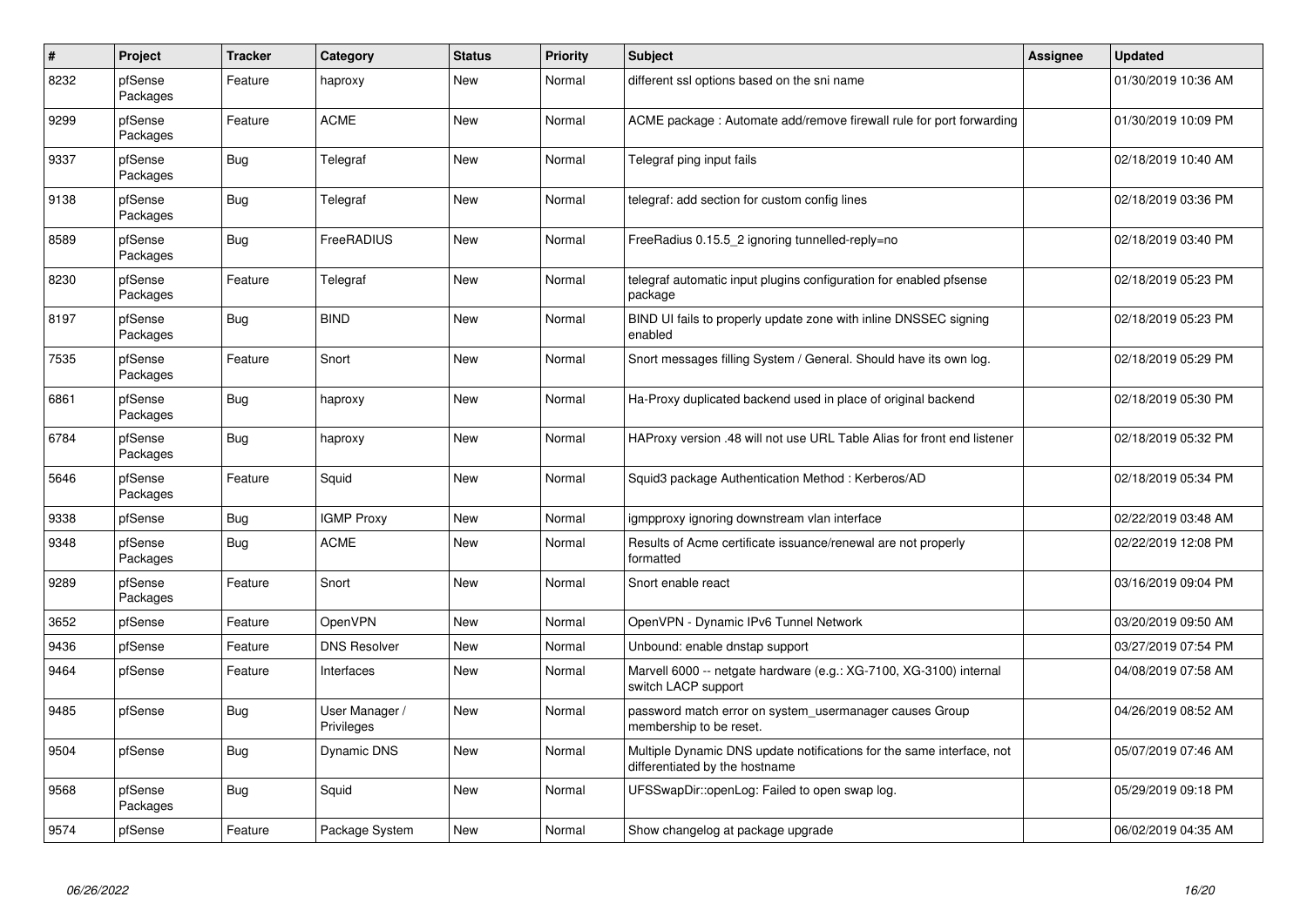| #    | Project             | <b>Tracker</b> | Category                                        | <b>Status</b> | <b>Priority</b> | <b>Subject</b>                                                                                                                  | <b>Assignee</b> | <b>Updated</b>      |
|------|---------------------|----------------|-------------------------------------------------|---------------|-----------------|---------------------------------------------------------------------------------------------------------------------------------|-----------------|---------------------|
| 9599 | pfSense<br>Packages | Feature        | haproxy                                         | New           | Normal          | Support for "peers" in HAproxy                                                                                                  |                 | 06/25/2019 01:47 AM |
| 8982 | pfSense<br>Packages | Feature        | haproxy                                         | <b>New</b>    | Normal          | HAproxy ACL support for map in configuration UI                                                                                 |                 | 06/25/2019 01:49 AM |
| 9621 | pfSense             | Feature        | User Manager /<br>Privileges                    | <b>New</b>    | Normal          | More convenient deletion of single user privileges                                                                              |                 | 07/09/2019 03:09 AM |
| 9650 | pfSense             | Bug            | Gateways                                        | New           | Normal          | IPv6 connection drops (ir-)regular on Kabelvodafone (German cable<br>ISP)                                                       |                 | 07/27/2019 07:14 AM |
| 9664 | pfSense             | Bug            | <b>Dynamic DNS</b>                              | <b>New</b>    | Normal          | DynDNS and Dual-wan problem with CloudFlare (works with No-Ip)                                                                  |                 | 08/03/2019 10:00 AM |
| 7449 | pfSense<br>Packages | Feature        | OpenVPN Client<br>Export                        | New           | Normal          | feature request for openvpn-client-export package, add the support for<br>openvpn up and down script, for mapping network drive |                 | 08/06/2019 05:06 PM |
| 9677 | pfSense             | Bug            | Dashboard                                       | <b>New</b>    | Normal          | Dashboard hangs when widget needs data from a remote host which is<br>down                                                      |                 | 08/13/2019 09:15 AM |
| 9229 | pfSense<br>Packages | Bug            | Tinc                                            | <b>New</b>    | Normal          | Tinc package: no way of specifying multiple critical configuration<br>parameters from web interface                             |                 | 08/13/2019 09:25 AM |
| 8909 | pfSense<br>Packages | Bug            | Tinc                                            | <b>New</b>    | Normal          | tinc package makes /rc.newwanip looping forever                                                                                 |                 | 08/13/2019 09:25 AM |
| 8146 | pfSense<br>Packages | Feature        | <b>BIND</b>                                     | New           | Normal          | Zone Domain Records more powerfull for BIND Zones                                                                               |                 | 08/13/2019 09:39 AM |
| 8099 | pfSense<br>Packages | Feature        | Telegraf                                        | New           | Normal          | Add more configuration flexibility to Telegraf                                                                                  |                 | 08/13/2019 09:39 AM |
| 7799 | pfSense             | Feature        | Rules / NAT                                     | <b>New</b>    | Normal          | Make an ajax call to toggle logging by clicking on the logging icon next<br>to a rule                                           |                 | 08/13/2019 09:40 AM |
| 7737 | pfSense             | Bug            | <b>IPv6 Router</b><br>Advertisements<br>(RADVD) | <b>New</b>    | Normal          | radvd error message                                                                                                             |                 | 08/13/2019 09:41 AM |
| 7602 | pfSense             | Feature        | <b>Operating System</b>                         | New           | Normal          | Auto-Create bootable USB for recovery                                                                                           |                 | 08/13/2019 09:50 AM |
| 4928 | pfSense<br>Packages | Feature        | squidguard                                      | New           | Normal          | Surftool - New Package to turn squidguard groups(/acls) on or off                                                               |                 | 08/13/2019 09:57 AM |
| 6789 | pfSense<br>Packages | Feature        | Squid                                           | <b>New</b>    | Normal          | disgest_ldap_auth                                                                                                               |                 | 08/13/2019 09:57 AM |
| 8517 | pfSense<br>Packages | Feature        | New Package<br>Request                          | New           | Normal          | OpenConnect client                                                                                                              |                 | 08/13/2019 10:01 AM |
| 3424 | pfSense<br>Packages | Feature        | New Package<br>Request                          | New           | Normal          | SCEP server                                                                                                                     |                 | 08/13/2019 10:02 AM |
| 8251 | pfSense<br>Packages | <b>Bug</b>     | FreeRADIUS                                      | Feedback      | Normal          | Captiveportal + FreeRadius "Last activity" resets to Session start                                                              |                 | 08/13/2019 11:10 AM |
| 385  | pfSense             | Feature        | Captive Portal                                  | <b>New</b>    | Normal          | Reverse captive portal                                                                                                          |                 | 08/13/2019 12:23 PM |
| 2771 | pfSense             | Feature        | Rules / NAT                                     | New           | Normal          | Add packet tracing simulator                                                                                                    |                 | 08/13/2019 12:24 PM |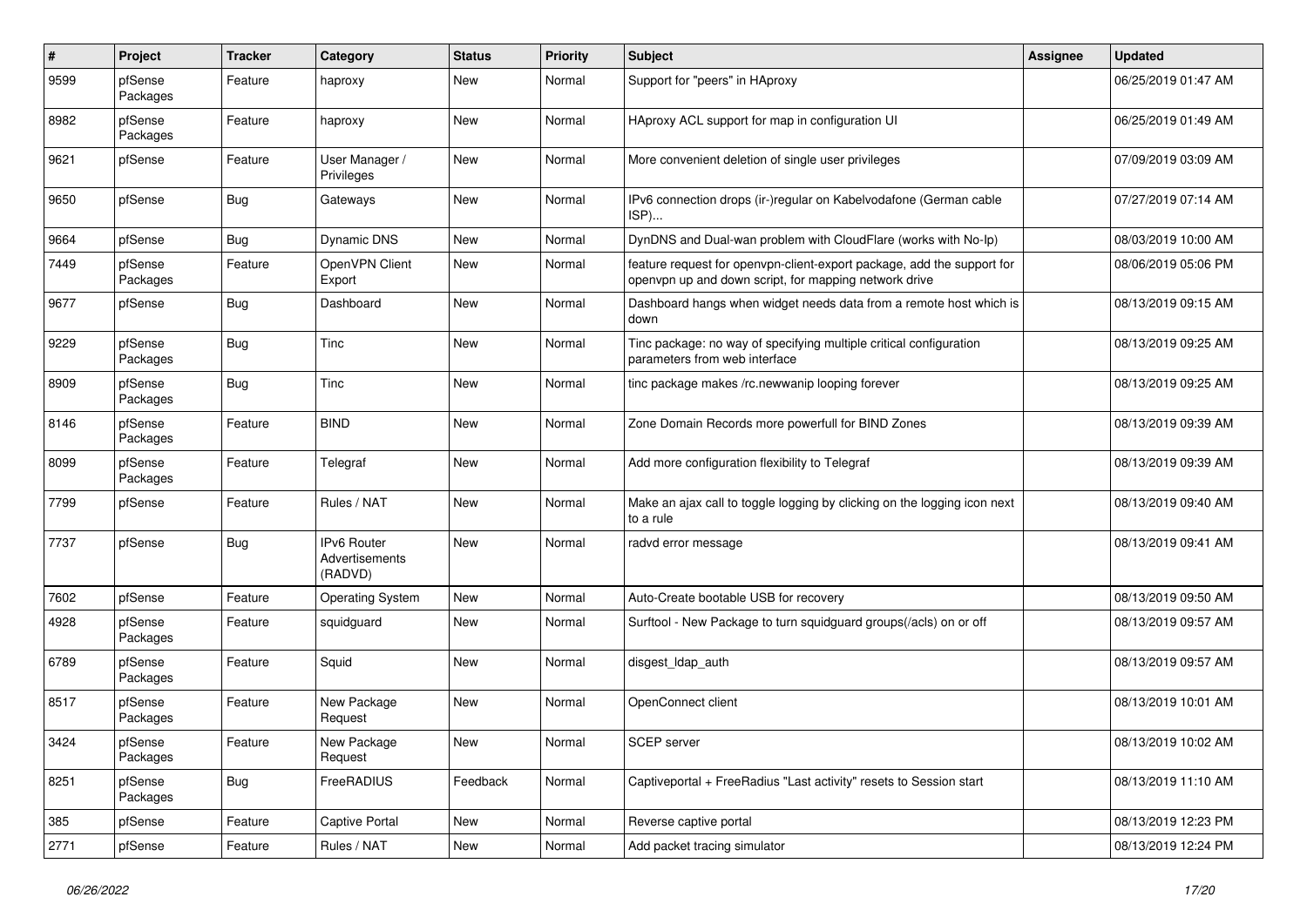| #    | Project             | <b>Tracker</b> | Category                                        | <b>Status</b> | <b>Priority</b> | <b>Subject</b>                                                                                   | <b>Assignee</b> | <b>Updated</b>      |
|------|---------------------|----------------|-------------------------------------------------|---------------|-----------------|--------------------------------------------------------------------------------------------------|-----------------|---------------------|
| 2024 | pfSense             | Feature        | Package System                                  | New           | Normal          | RRD Graphs for packages                                                                          |                 | 08/13/2019 12:24 PM |
| 1890 | pfSense             | Bug            | Translations                                    | New           | Normal          | No gettext support in console scripts                                                            |                 | 08/13/2019 12:24 PM |
| 6029 | pfSense             | Bug            | <b>XML Parser</b>                               | New           | Normal          | Unhelpful error messages in xmlparse*.inc and generally                                          |                 | 08/13/2019 12:52 PM |
| 5902 | pfSense             | Todo           | Configuration<br>Backend                        | New           | Normal          | Use a common place for default values                                                            |                 | 08/13/2019 12:53 PM |
| 4707 | pfSense             | Feature        | Rules / NAT                                     | <b>New</b>    | Normal          | Can't override block port 0 rules in filter.inc                                                  |                 | 08/13/2019 12:53 PM |
| 5080 | pfSense             | Feature        | DHCP (IPv4)                                     | New           | Normal          | Settings tab under Services>DHCP Server                                                          |                 | 08/13/2019 12:53 PM |
| 4472 | pfSense             | Feature        | Build / Release                                 | New           | Normal          | Cryptographically sign every (sub-)release                                                       |                 | 08/13/2019 12:53 PM |
| 6539 | pfSense             | Feature        | Rules / NAT                                     | New           | Normal          | ICMPv6 filtering requires multiple rules - no range support                                      |                 | 08/13/2019 01:23 PM |
| 6501 | pfSense             | Todo           | Web Interface                                   | <b>New</b>    | Normal          | Tightening up subnet expansion                                                                   |                 | 08/13/2019 01:23 PM |
| 6470 | pfSense<br>Packages | Feature        | New Package<br>Request                          | New           | Normal          | CloudFlare Integration Module                                                                    |                 | 08/13/2019 01:23 PM |
| 6469 | pfSense             | Feature        | Console Menu                                    | New           | Normal          | Improve help + self documentation in console PHP shell                                           |                 | 08/13/2019 01:23 PM |
| 6412 | pfSense             | Feature        | <b>Operating System</b>                         | New           | Normal          | Add includedir directive for /var/etc/xinet.d to xinetd configuration                            |                 | 08/13/2019 01:23 PM |
| 6398 | pfSense             | Bug            | Configuration<br>Backend                        | New           | Normal          | If config cannot be loaded due to corruption or bug, it isn't handled<br>gracefully (just stops) |                 | 08/13/2019 01:23 PM |
| 5652 | pfSense             | Bug            | Authentication                                  | New           | Normal          | Radius IETF Class Group Assignment - Incorrect Standard                                          |                 | 08/13/2019 01:39 PM |
| 6615 | pfSense             | Feature        | DHCP (IPv4)                                     | <b>New</b>    | Normal          | new DHCP server option                                                                           |                 | 08/13/2019 01:39 PM |
| 6604 | pfSense             | Feature        | <b>NTPD</b>                                     | New           | Normal          | Allow NTP server list to be overridden by DHCP/PPP                                               |                 | 08/13/2019 01:39 PM |
| 6555 | pfSense<br>Packages | Feature        | New Package<br>Request                          | New           | Normal          | Support IEEE 1588                                                                                |                 | 08/13/2019 01:40 PM |
| 6554 | pfSense             | Feature        | <b>NTPD</b>                                     | <b>New</b>    | Normal          | Reintroduce NTP mode7 for IEEE 1588 PTPd interop                                                 |                 | 08/13/2019 01:40 PM |
| 6332 | pfSense             | Todo           | Web Interface                                   | New           | Normal          | Upgrade encryption options to cover current range of<br>recommendations                          |                 | 08/13/2019 02:34 PM |
| 6816 | pfSense             | Feature        | IPv6 Router<br>Advertisements<br>(RADVD)        | New           | Normal          | Status and/or Diagnostics page for radvd                                                         |                 | 08/13/2019 02:35 PM |
| 6796 | pfSense             | Feature        | Interfaces                                      | New           | Normal          | Allow hostnames as GRE and GIF endpoints                                                         |                 | 08/13/2019 02:35 PM |
| 6977 | pfSense             | <b>Bug</b>     | Interfaces                                      | New           | Normal          | VLAN traffic is erroneously counted as underlying iface (untagged)<br>traffic                    |                 | 08/13/2019 02:56 PM |
| 5619 | pfSense             | I Feature      | Operating System                                | New           | Normal          | Curl with ARES support                                                                           |                 | 08/13/2019 02:56 PM |
| 7385 | pfSense             | Todo           | Web Interface                                   | New           | Normal          | Sanitize PHP includes                                                                            |                 | 08/13/2019 03:22 PM |
| 6541 | pfSense             | Bug            | <b>IPv6 Router</b><br>Advertisements<br>(RADVD) | New           | Normal          | IPv6 RAs always include on-link prefix; clients may not use DHCPv6<br>managed addresses          |                 | 08/13/2019 03:23 PM |
| 7738 | pfSense             | Feature        | <b>IPsec</b>                                    | New           | Normal          | Highlight which IPSec (or other VPN) crypto modes are<br>hardware-accelerated in the UI          |                 | 08/13/2019 03:46 PM |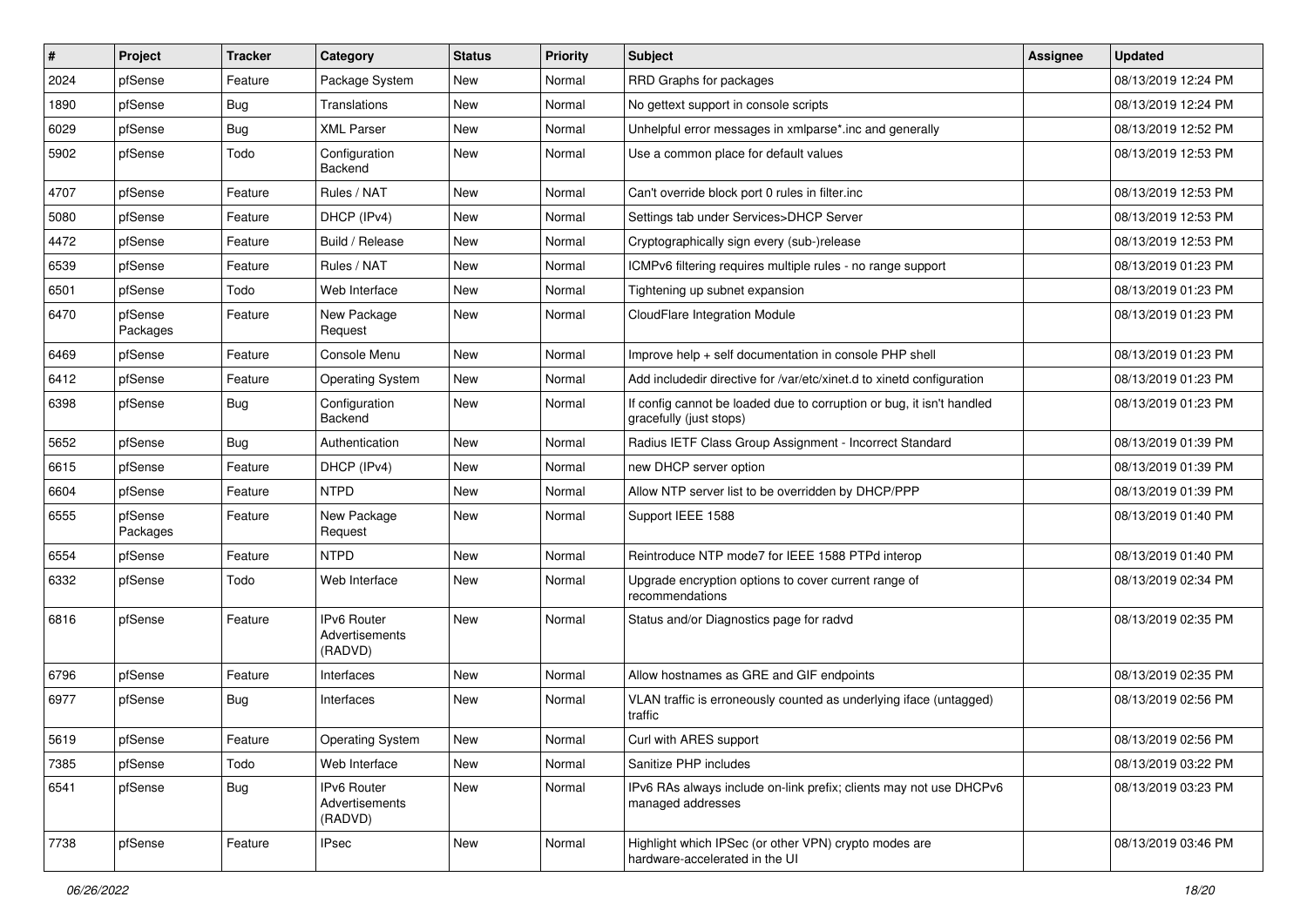| $\vert$ # | Project             | <b>Tracker</b> | Category              | <b>Status</b> | <b>Priority</b> | <b>Subject</b>                                                                                             | Assignee | <b>Updated</b>      |
|-----------|---------------------|----------------|-----------------------|---------------|-----------------|------------------------------------------------------------------------------------------------------------|----------|---------------------|
| 7430      | pfSense             | <b>Bug</b>     | Interfaces            | New           | Normal          | pfsense-utils.inc - where_is_ipaddr_configured() should account for<br>loopback interface                  |          | 08/13/2019 03:48 PM |
| 7761      | pfSense             | Feature        | Rules / NAT           | New           | Normal          | Add a way to match on IPv6 proto=0 (hop-by-hop header extension)                                           |          | 08/13/2019 03:49 PM |
| 7800      | pfSense             | Feature        | Logging               | <b>New</b>    | Normal          | Add option for state logging                                                                               |          | 08/13/2019 03:51 PM |
| 7812      | pfSense             | Feature        | Web Interface         | New           | Normal          | ZFS handling of autopreplace                                                                               |          | 08/13/2019 03:53 PM |
| 8036      | pfSense             | Feature        | <b>IPsec</b>          | New           | Normal          | Want to run multiple Mobile Client IKEv2 server instances                                                  |          | 08/14/2019 09:31 AM |
| 7881      | pfSense             | Feature        | OpenVPN               | New           | Normal          | OpenVPN client - add support for multiple server entries                                                   |          | 08/14/2019 09:32 AM |
| 7541      | pfSense             | Feature        | Installer             | <b>New</b>    | Normal          | ZFS Install, add hot spare option                                                                          |          | 08/14/2019 09:32 AM |
| 8177      | pfSense             | Bug            | Package System        | New           | Normal          | "/xsl/package.xsl" is referenced in package XML files but not on the<br>firewall                           |          | 08/14/2019 09:56 AM |
| 8372      | pfSense             | Feature        | Logging               | <b>New</b>    | Normal          | add gui setting to adjust refresh rate for dynamic firewall logs                                           |          | 08/14/2019 10:31 AM |
| 8526      | pfSense             | <b>Bug</b>     | Interfaces            | New           | Normal          | DHCP client ignores server replies when 802.1q tagging is used                                             |          | 08/14/2019 10:52 AM |
| 8076      | pfSense             | Bug            | Backup / Restore      | New           | Normal          | User can easily apply an unusable interface configuration after restore                                    |          | 08/14/2019 10:52 AM |
| 8435      | pfSense             | Bug            | Interfaces            | New           | Normal          | DHCPv6 unusable in certain circumstances (US AT&T Fiber, etc.)                                             |          | 08/14/2019 10:52 AM |
| 8929      | pfSense             | Feature        | Web Interface         | New           | Normal          | Scroll bar css dark theme                                                                                  |          | 08/14/2019 12:16 PM |
| 9087      | pfSense             | <b>Bug</b>     | <b>Traffic Graphs</b> | New           | Normal          | Traffic Graph Widget Legend Not Updating                                                                   |          | 08/14/2019 12:38 PM |
| 9060      | pfSense             | Feature        | Logging               | <b>New</b>    | Normal          | add rule name filtering field for firewall log viewer                                                      |          | 08/14/2019 12:38 PM |
| 9035      | pfSense             | Bug            | Rules / NAT           | New           | Normal          | Inactive Interfaces are Hidden in Firewall Rules                                                           |          | 08/14/2019 12:39 PM |
| 9222      | pfSense             | Feature        | Authentication        | New           | Normal          | Add sshguard log when release an IP                                                                        |          | 08/14/2019 01:00 PM |
| 9167      | pfSense             | Bug            | Rules / NAT           | New           | Normal          | Some Important ICMPv6 Traffic Not Allowed by Default Rules                                                 |          | 08/14/2019 01:00 PM |
| 9343      | pfSense             | Bug            | DHCP (IPv4)           | New           | Normal          | diag_arp.php times out with large DHCPD leases table                                                       |          | 08/14/2019 01:19 PM |
| 9288      | pfSense             | Feature        | Authentication        | New           | Normal          | SSHGuard add pfSense signature in standard                                                                 |          | 08/14/2019 01:19 PM |
| 9591      | pfSense             | Feature        | Rules / NAT           | New           | Normal          | Add under firewall rules a search box                                                                      |          | 08/14/2019 02:39 PM |
| 9585      | pfSense             | <b>Bug</b>     | Interfaces            | New           | Normal          | 6RD: Unable to reach hosts on within same 6rd-domain                                                       |          | 08/14/2019 02:39 PM |
| 9627      | pfSense             | Feature        | <b>Captive Portal</b> | New           | Normal          | Captive Portal only shows authenticated users                                                              |          | 08/14/2019 02:48 PM |
| 4681      | pfSense             | Feature        | Backup / Restore      | New           | Normal          | AutoConfigBackup make a way to easily download a saved backup                                              |          | 08/16/2019 12:46 PM |
| 7757      | pfSense             | <b>Bug</b>     | Backup / Restore      | New           | Normal          | Auto Config Backup fails to upload unless Default Gateway is up                                            |          | 08/16/2019 12:47 PM |
| 8031      | pfSense<br>Packages | Feature        | FreeRADIUS            | New           | Normal          | FreeRADIUS copy entry function                                                                             |          | 08/16/2019 01:01 PM |
| 7686      | pfSense<br>Packages | Feature        | haproxy               | New           | Normal          | Add option in HAProxy to configure SSL defaults based on the Mozilla<br><b>SSL Configuration Generator</b> |          | 08/16/2019 01:09 PM |
| 2774      | pfSense             | Feature        | DHCP (IPv4)           | New           | Normal          | Extend DHCP Pools code to allow using different subnets                                                    |          | 08/19/2019 10:27 AM |
| 7964      | pfSense             | <b>Bug</b>     | Multi-WAN             | New           | Normal          | Restart openvpn on gateway switching                                                                       |          | 08/19/2019 12:35 PM |
| 6845      | pfSense             | Feature        | Interfaces            | New           | Normal          | DHCP / DHCPv6 WAN client status page                                                                       |          | 08/19/2019 12:37 PM |